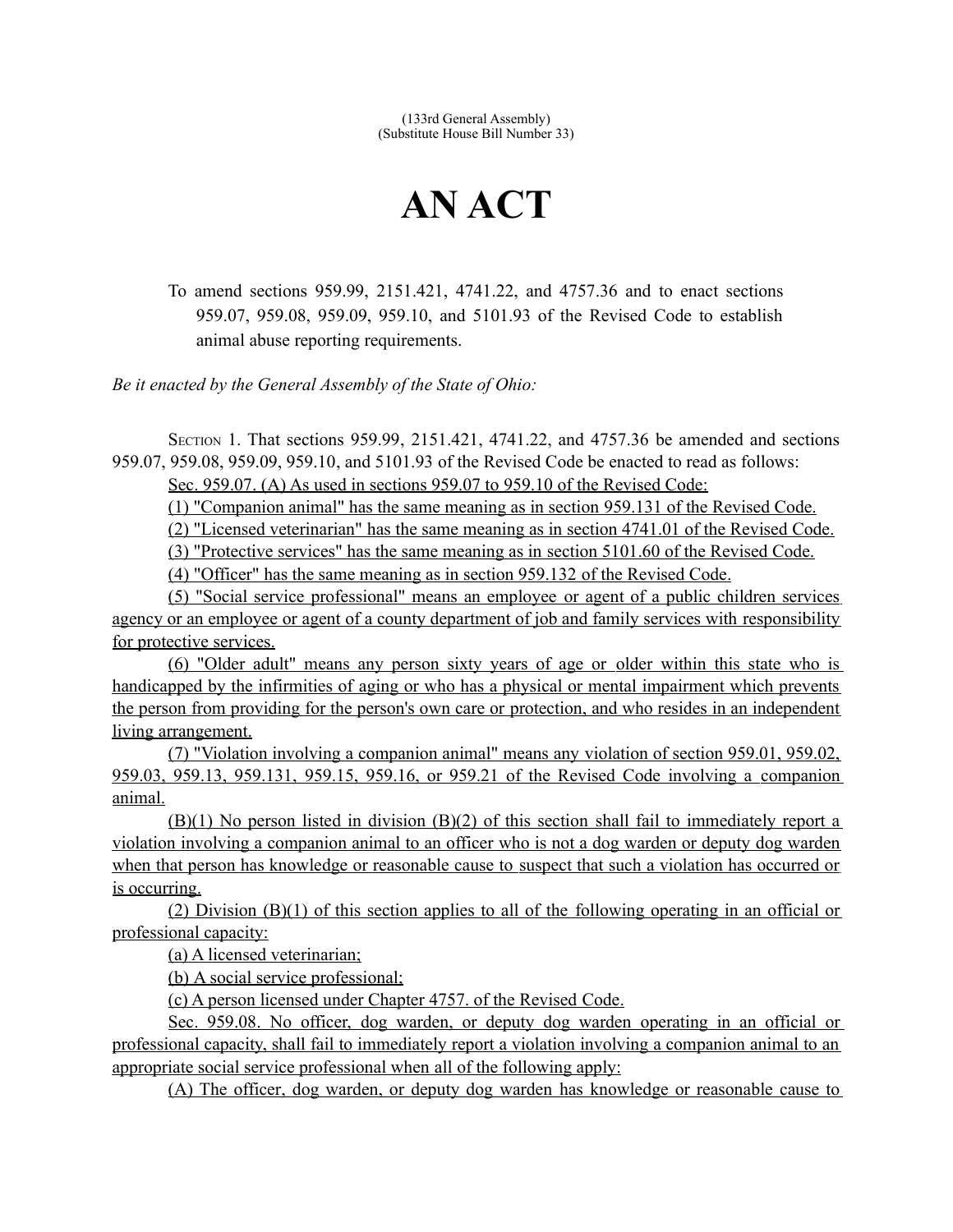suspect that a violation involving a companion animal has occurred or is occurring;

 (B) The officer , dog warden, or deputy dog warden has knowledge or reasonable cause to suspect that a child or older adult resides with the alleged violator;

 (C) The officer, dog warden, or deputy dog warden suspects that the violation involving a companion animal may have an impact on the child or older adult residing with the alleged violator.

Sec. 959.09. (A)(1) Except as otherwise provided in division (A)(2) of this section, a person required to make a report under section 959.07 or 959.08 of the Revised Code may do so orally or in writing and shall include all of the following in the report:

(a) If known, the name and description of the companion animal involved;

 (b) The address and telephone number of the owner or other person responsible for care of the companion animal, if known;

(c) The nature and extent of the suspected abuse;

 (d) Any other information that the person making the report believes may be useful in establishing the existence of the suspected violation involving a companion animal or the identity of the person causing the violation involving a companion animal.

 (2) An officer, dog warden, or deputy dog warden required to make a report under section 959.08 of the Revised Code may exclude any information from the report that is confidential or that the officer, dog warden, or deputy dog warden reasonably believes could jeopardize a pending criminal investigation.

 (B) A person required to make a report under section 959.07 or 959.08 of the Revised Code is immune from civil or criminal liability in connection with making that report if the person acted in good faith when making the report.

 (C) No person required to make a report under section 959.07 or 959.08 of the Revised Code shall knowingly make a false report.

 $(D)(1)$  A court shall award reasonable attorney's fees and costs to the prevailing party in any civil or criminal action or proceeding in which it is alleged and proved that participation in the making of a report under section 959.07 or 959.08 of the Revised Code was not in good faith.

 (2) A court may award reasonable attorney's fees and costs to the party against whom a civil action or proceeding is brought in which it is alleged that participation in the making of a report under section 959.07 or 959.08 of the Revised Code was not in good faith if the action or proceeding is voluntarily dismissed.

 Sec. 959.10. The entity with responsibility for employment oversight of an officer, dog warden, or deputy dog warden shall issue that individual a confidential written warning if the entity discovers that the individual has violated section 959.08 of the Revised Code. The entity shall include in the warning an explanation of the violation and the reporting requirement.

Sec. 959.99. (A) Whoever violates section 959.18 or 959.19 of the Revised Code is guilty of a minor misdemeanor.

(B) Except as otherwise provided in this division, whoever violates section 959.02 of the Revised Code is guilty of a misdemeanor of the second degree. If the value of the animal killed or the injury done amounts to three hundred dollars or more, whoever violates section 959.02 of the Revised Code is guilty of a misdemeanor of the first degree.

(C) Whoever violates section 959.03, 959.06, division (C) of section 959.09, 959.12, or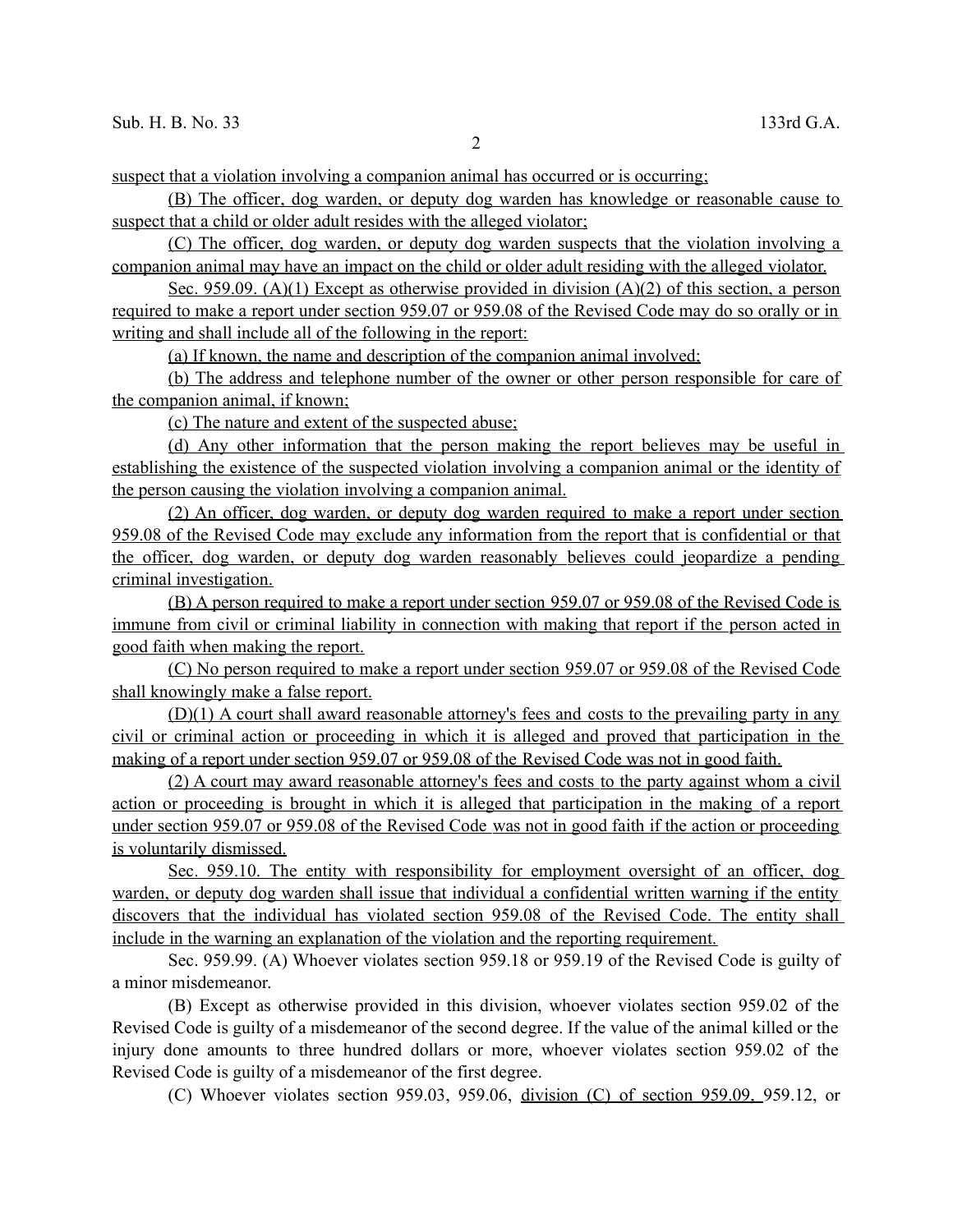3

959.17 or division (A) of section 959.15 of the Revised Code is guilty of a misdemeanor of the fourth degree.

(D) Whoever violates division (A) of section 959.13 or section 959.21 of the Revised Code is guilty of a misdemeanor of the second degree. In addition, the court may order the offender to forfeit the animal or livestock and may provide for its disposition, including, but not limited to, the sale of the animal or livestock. If an animal or livestock is forfeited and sold pursuant to this division, the proceeds from the sale first shall be applied to pay the expenses incurred with regard to the care of the animal from the time it was taken from the custody of the former owner. The balance of the proceeds from the sale, if any, shall be paid to the former owner of the animal.

(E)(1) Whoever violates division (B) of section 959.131 of the Revised Code is guilty of a misdemeanor of the first degree on a first offense and a felony of the fifth degree on each subsequent offense.

(2) Whoever violates division (C) of section 959.131 of the Revised Code is guilty of a felony of the fifth degree.

(3) Whoever violates section 959.01 of the Revised Code or division (D) of section 959.131 of the Revised Code is guilty of a misdemeanor of the second degree on a first offense and a misdemeanor of the first degree on each subsequent offense.

(4) Whoever violates division (E) of section 959.131 of the Revised Code is guilty of a felony of the fifth degree.

(5) Whoever violates division (F) of section 959.131 of the Revised Code is guilty of a misdemeanor of the first degree.

(6)(a) A court may order a person who is convicted of or pleads guilty to a violation of section 959.131 of the Revised Code to forfeit to an impounding agency, as defined in section 959.132 of the Revised Code, any or all of the companion animals in that person's ownership or care. The court also may prohibit or place limitations on the person's ability to own or care for any companion animals for a specified or indefinite period of time.

(b) A court may order a person who is convicted of or pleads guilty to a violation of section 959.131 of the Revised Code to reimburse an impounding agency for the reasonably necessary costs incurred by the agency for the care of a companion animal that the agency impounded as a result of the investigation or prosecution of the violation, provided that the costs were not otherwise paid under section 959.132 of the Revised Code.

(7) If a court has reason to believe that a person who is convicted of or pleads guilty to a violation of section 959.131 or 959.21 of the Revised Code suffers from a mental or emotional disorder that contributed to the violation, the court may impose as a community control sanction or as a condition of probation a requirement that the offender undergo psychological evaluation or counseling. The court shall order the offender to pay the costs of the evaluation or counseling.

(F) Whoever violates section 959.14 of the Revised Code is guilty of a misdemeanor of the second degree on a first offense and a misdemeanor of the first degree on each subsequent offense.

(G) Whoever violates section 959.05 or 959.20 of the Revised Code is guilty of a misdemeanor of the first degree.

(H) Whoever violates section 959.16 of the Revised Code is guilty of a felony of the fourth degree for a first offense and a felony of the third degree on each subsequent offense.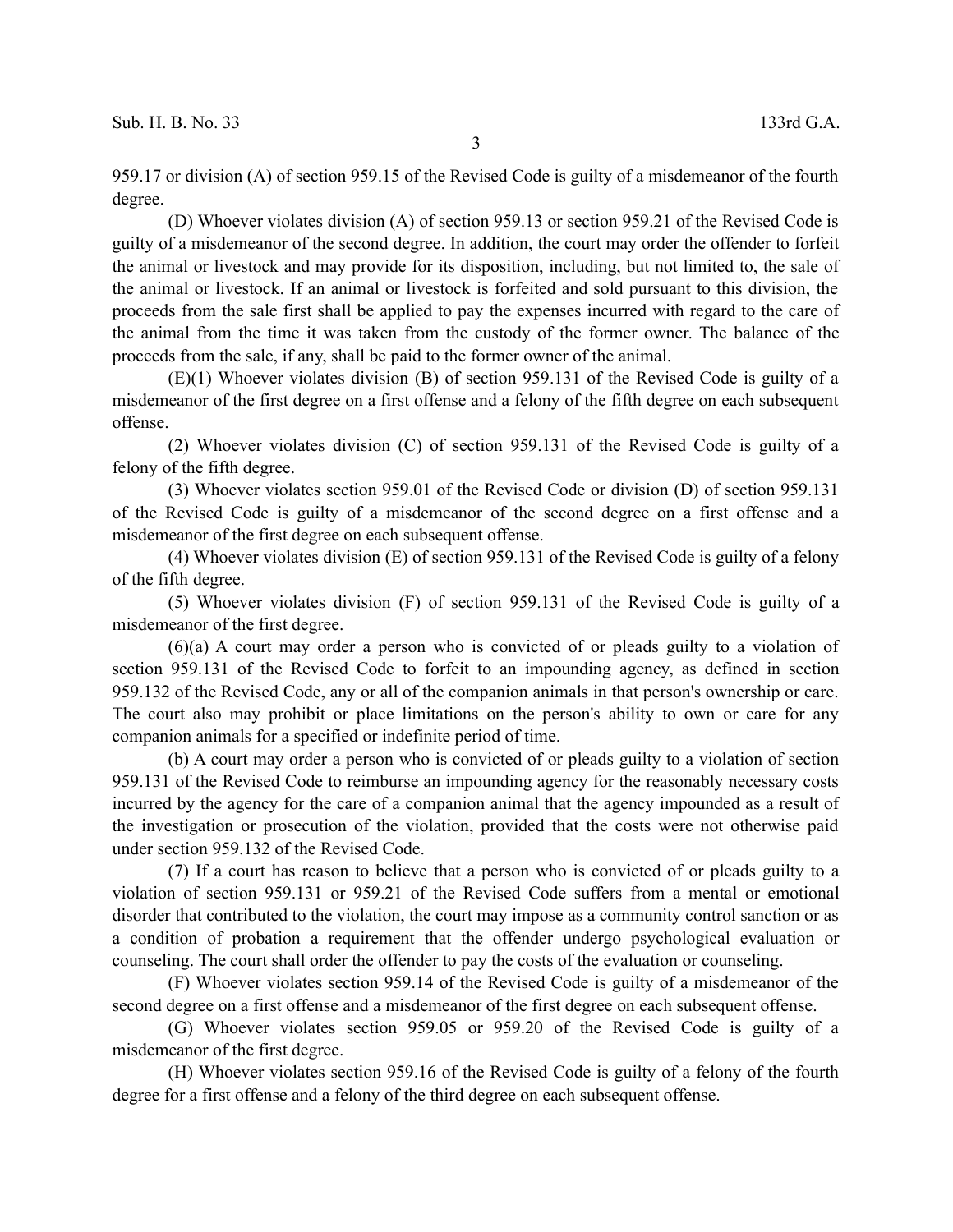(I) Whoever violates division (B) or (C) of section 959.15 of the Revised Code is guilty of a felony and shall be fined not more than ten thousand dollars.

Sec. 2151.421. (A)(1)(a) No person described in division (A)(1)(b) of this section who is acting in an official or professional capacity and knows, or has reasonable cause to suspect based on facts that would cause a reasonable person in a similar position to suspect, that a child under eighteen years of age, or a person under twenty-one years of age with a developmental disability or physical impairment, has suffered or faces a threat of suffering any physical or mental wound, injury, disability, or condition of a nature that reasonably indicates abuse or neglect of the child shall fail to immediately report that knowledge or reasonable cause to suspect to the entity or persons specified in this division. Except as otherwise provided in this division or section 5120.173 of the Revised Code, the person making the report shall make it to the public children services agency or a peace officer in the county in which the child resides or in which the abuse or neglect is occurring or has occurred. If the person making the report is a peace officer, the officer shall make it to the public children services agency in the county in which the child resides or in which the abuse or neglect is occurring or has occurred. In the circumstances described in section 5120.173 of the Revised Code, the person making the report shall make it to the entity specified in that section.

(b) Division  $(A)(1)(a)$  of this section applies to any person who is an attorney; health care professional; practitioner of a limited branch of medicine as specified in section 4731.15 of the Revised Code; licensed school psychologist; independent marriage and family therapist or marriage and family therapist; coroner; administrator or employee of a child day-care center; administrator or employee of a residential camp, child day camp, or private, nonprofit therapeutic wilderness camp; administrator or employee of a certified child care agency or other public or private children services agency; school teacher; school employee; school authority; peace officer; agent of a county humane society ; dog warden, deputy dog warden, or other person appointed to act as an animal control officer for a municipal corporation or township in accordance with state law, an ordinance, or a resolution; person, other than a cleric, rendering spiritual treatment through prayer in accordance with the tenets of a well-recognized religion; employee of a county department of job and family services who is a professional and who works with children and families; superintendent or regional administrator employed by the department of youth services; superintendent, board member, or employee of a county board of developmental disabilities; investigative agent contracted with by a county board of developmental disabilities; employee of the department of developmental disabilities; employee of a facility or home that provides respite care in accordance with section 5123.171 of the Revised Code; employee of an entity that provides homemaker services; a person performing the duties of an assessor pursuant to Chapter 3107. or 5103. of the Revised Code; third party employed by a public children services agency to assist in providing child or family related services; court appointed special advocate; or guardian ad litem.

(c) If two or more health care professionals, after providing health care services to a child, determine or suspect that the child has been or is being abused or neglected, the health care professionals may designate one of the health care professionals to report the abuse or neglect. A single report made under this division shall meet the reporting requirements of division (A)(1) of this section.

(2) Except as provided in division (A)(3) of this section, an attorney or a physician is not

4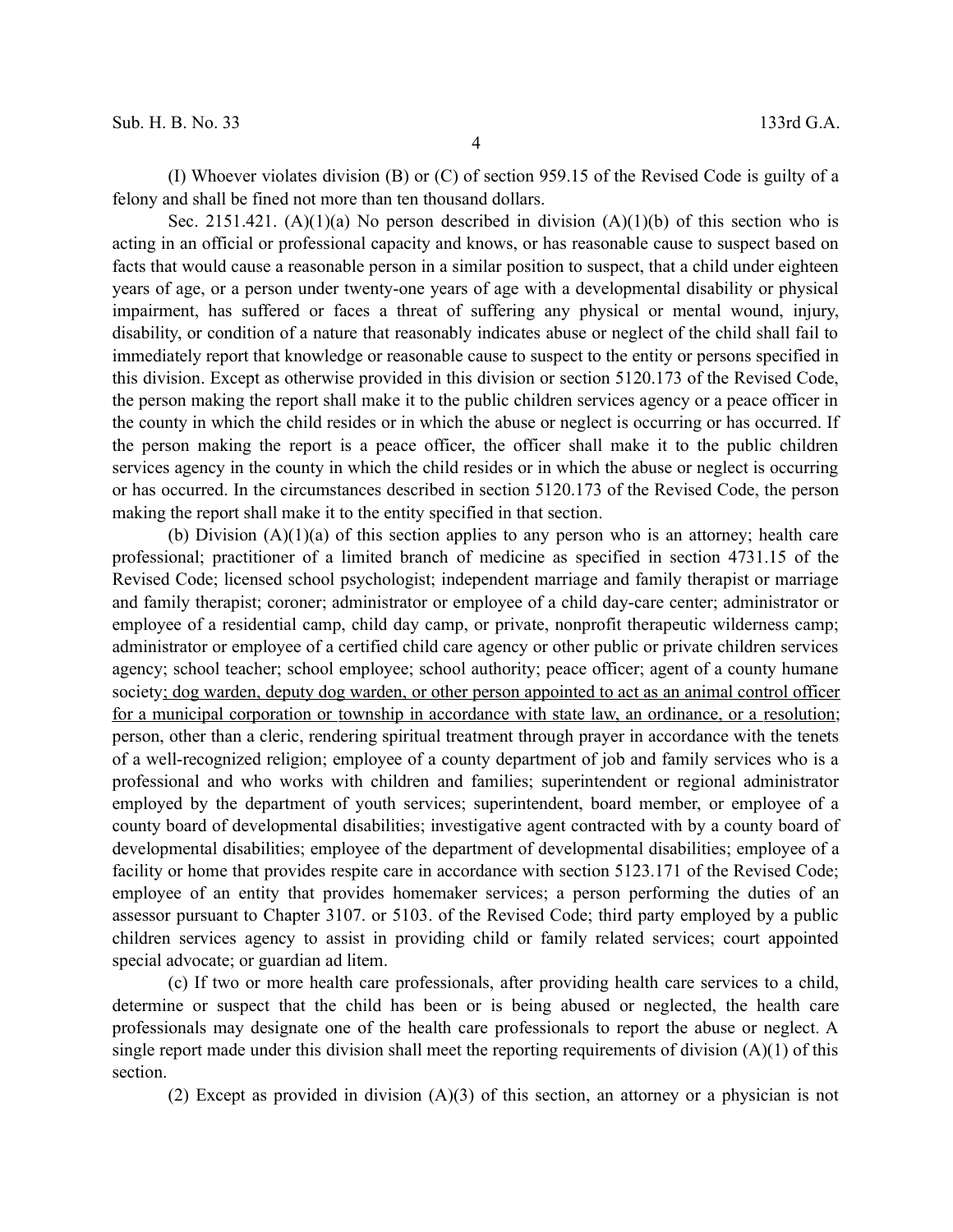required to make a report pursuant to division (A)(1) of this section concerning any communication the attorney or physician receives from a client or patient in an attorney-client or physician-patient relationship, if, in accordance with division (A) or (B) of section 2317.02 of the Revised Code, the attorney or physician could not testify with respect to that communication in a civil or criminal proceeding.

(3) The client or patient in an attorney-client or physician-patient relationship described in division  $(A)(2)$  of this section is deemed to have waived any testimonial privilege under division  $(A)$ or (B) of section 2317.02 of the Revised Code with respect to any communication the attorney or physician receives from the client or patient in that attorney-client or physician-patient relationship, and the attorney or physician shall make a report pursuant to division (A)(1) of this section with respect to that communication, if all of the following apply:

(a) The client or patient, at the time of the communication, is a child under eighteen years of age or is a person under twenty-one years of age with a developmental disability or physical impairment.

(b) The attorney or physician knows, or has reasonable cause to suspect based on facts that would cause a reasonable person in similar position to suspect that the client or patient has suffered or faces a threat of suffering any physical or mental wound, injury, disability, or condition of a nature that reasonably indicates abuse or neglect of the client or patient.

(c) The abuse or neglect does not arise out of the client's or patient's attempt to have an abortion without the notification of her parents, guardian, or custodian in accordance with section 2151.85 of the Revised Code.

(4)(a) No cleric and no person, other than a volunteer, designated by any church, religious society, or faith acting as a leader, official, or delegate on behalf of the church, religious society, or faith who is acting in an official or professional capacity, who knows, or has reasonable cause to believe based on facts that would cause a reasonable person in a similar position to believe, that a child under eighteen years of age, or a person under twenty-one years of age with a developmental disability or physical impairment, has suffered or faces a threat of suffering any physical or mental wound, injury, disability, or condition of a nature that reasonably indicates abuse or neglect of the child, and who knows, or has reasonable cause to believe based on facts that would cause a reasonable person in a similar position to believe, that another cleric or another person, other than a volunteer, designated by a church, religious society, or faith acting as a leader, official, or delegate on behalf of the church, religious society, or faith caused, or poses the threat of causing, the wound, injury, disability, or condition that reasonably indicates abuse or neglect shall fail to immediately report that knowledge or reasonable cause to believe to the entity or persons specified in this division. Except as provided in section 5120.173 of the Revised Code, the person making the report shall make it to the public children services agency or a peace officer in the county in which the child resides or in which the abuse or neglect is occurring or has occurred. In the circumstances described in section 5120.173 of the Revised Code, the person making the report shall make it to the entity specified in that section.

(b) Except as provided in division (A)(4)(c) of this section, a cleric is not required to make a report pursuant to division (A)(4)(a) of this section concerning any communication the cleric receives from a penitent in a cleric-penitent relationship, if, in accordance with division (C) of section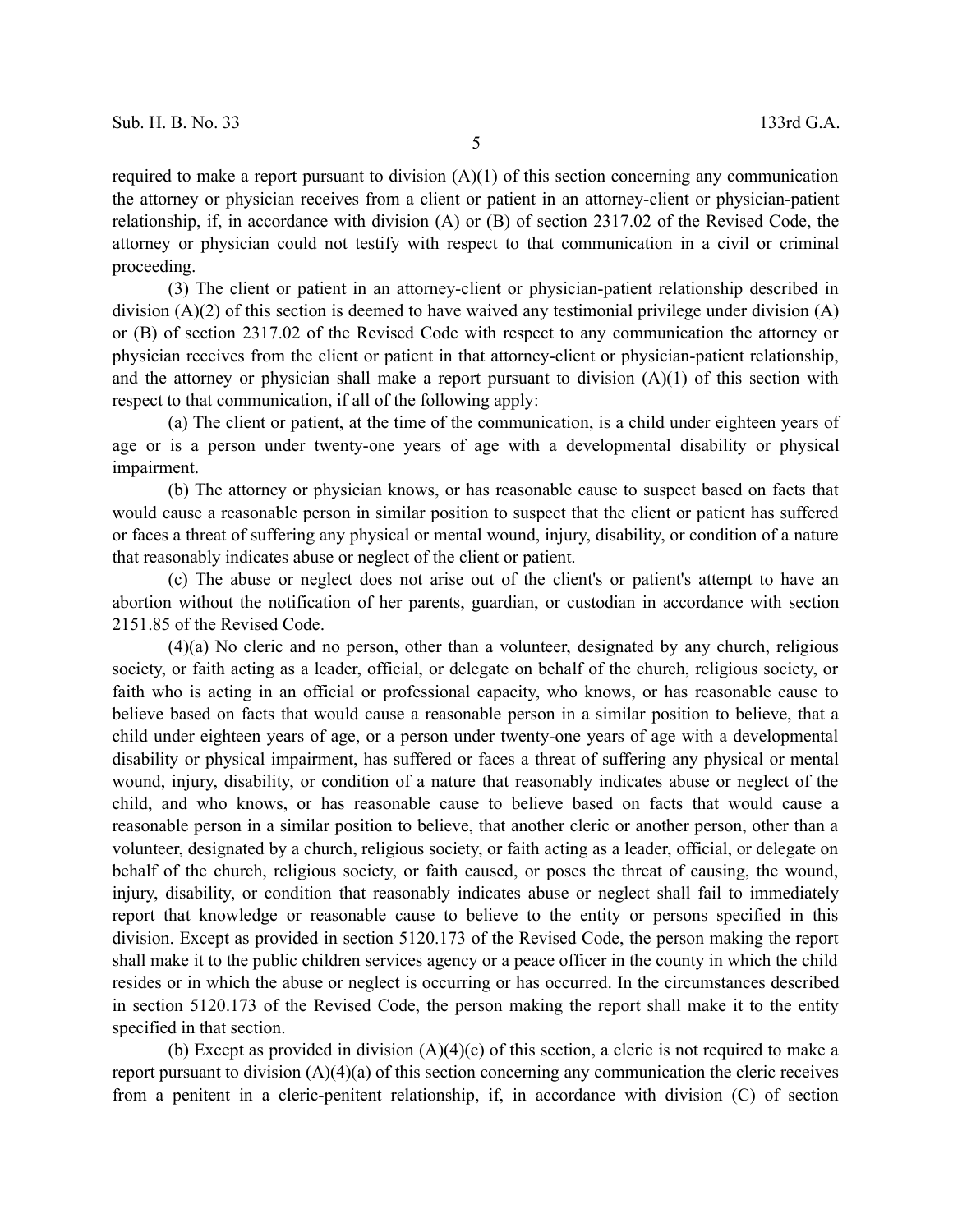2317.02 of the Revised Code, the cleric could not testify with respect to that communication in a civil or criminal proceeding.

(c) The penitent in a cleric-penitent relationship described in division  $(A)(4)(b)$  of this section is deemed to have waived any testimonial privilege under division (C) of section 2317.02 of the Revised Code with respect to any communication the cleric receives from the penitent in that clericpenitent relationship, and the cleric shall make a report pursuant to division (A)(4)(a) of this section with respect to that communication, if all of the following apply:

(i) The penitent, at the time of the communication, is a child under eighteen years of age or is a person under twenty-one years of age with a developmental disability or physical impairment.

(ii) The cleric knows, or has reasonable cause to believe based on facts that would cause a reasonable person in a similar position to believe, as a result of the communication or any observations made during that communication, the penitent has suffered or faces a threat of suffering any physical or mental wound, injury, disability, or condition of a nature that reasonably indicates abuse or neglect of the penitent.

(iii) The abuse or neglect does not arise out of the penitent's attempt to have an abortion performed upon a child under eighteen years of age or upon a person under twenty-one years of age with a developmental disability or physical impairment without the notification of her parents, guardian, or custodian in accordance with section 2151.85 of the Revised Code.

(d) Divisions (A)(4)(a) and (c) of this section do not apply in a cleric-penitent relationship when the disclosure of any communication the cleric receives from the penitent is in violation of the sacred trust.

(e) As used in divisions (A)(1) and (4) of this section, "cleric" and "sacred trust" have the same meanings as in section 2317.02 of the Revised Code.

(B) Anyone who knows, or has reasonable cause to suspect based on facts that would cause a reasonable person in similar circumstances to suspect, that a child under eighteen years of age, or a person under twenty-one years of age with a developmental disability or physical impairment, has suffered or faces a threat of suffering any physical or mental wound, injury, disability, or other condition of a nature that reasonably indicates abuse or neglect of the child may report or cause reports to be made of that knowledge or reasonable cause to suspect to the entity or persons specified in this division. Except as provided in section 5120.173 of the Revised Code, a person making a report or causing a report to be made under this division shall make it or cause it to be made to the public children services agency or to a peace officer. In the circumstances described in section 5120.173 of the Revised Code, a person making a report or causing a report to be made under this division shall make it or cause it to be made to the entity specified in that section.

(C) Any report made pursuant to division (A) or (B) of this section shall be made forthwith either by telephone or in person and shall be followed by a written report, if requested by the receiving agency or officer. The written report shall contain:

(1) The names and addresses of the child and the child's parents or the person or persons having custody of the child, if known;

(2) The child's age and the nature and extent of the child's injuries, abuse, or neglect that is known or reasonably suspected or believed, as applicable, to have occurred or of the threat of injury, abuse, or neglect that is known or reasonably suspected or believed, as applicable, to exist, including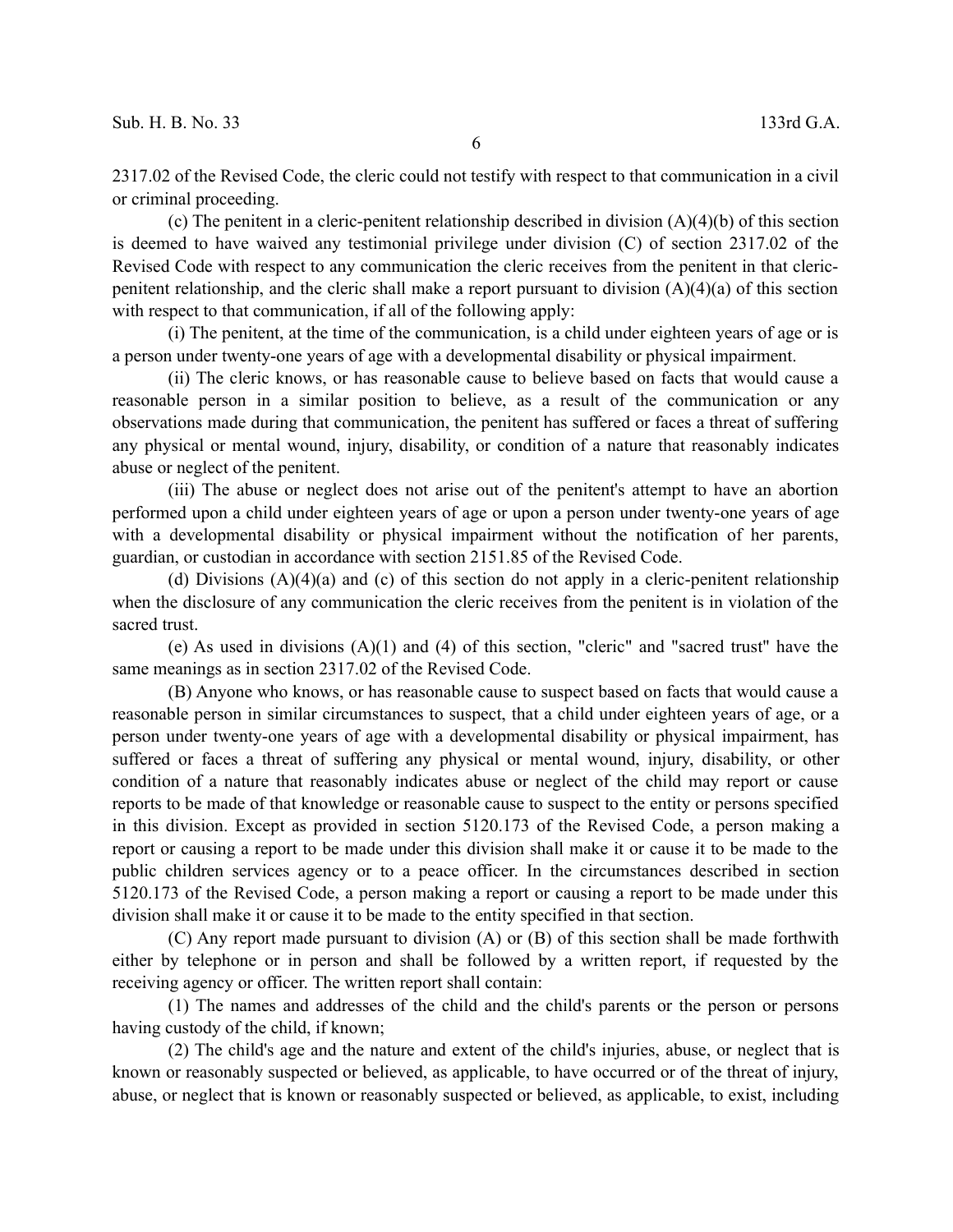any evidence of previous injuries, abuse, or neglect;

(3) Any other information, including, but not limited to, results and reports of any medical examinations, tests, or procedures performed under division (D) of this section, that might be helpful in establishing the cause of the injury, abuse, or neglect that is known or reasonably suspected or believed, as applicable, to have occurred or of the threat of injury, abuse, or neglect that is known or reasonably suspected or believed, as applicable, to exist.

(D)(1) Any person, who is required by division (A) of this section to report child abuse or child neglect that is known or reasonably suspected or believed to have occurred, may take or cause to be taken color photographs of areas of trauma visible on a child and, if medically necessary for the purpose of diagnosing or treating injuries that are suspected to have occurred as a result of child abuse or child neglect, perform or cause to be performed radiological examinations and any other medical examinations of, and tests or procedures on, the child.

(2) The results and any available reports of examinations, tests, or procedures made under division  $(D)(1)$  of this section shall be included in a report made pursuant to division  $(A)$  of this section. Any additional reports of examinations, tests, or procedures that become available shall be provided to the public children services agency, upon request.

(3) If a health care professional provides health care services in a hospital, children's advocacy center, or emergency medical facility to a child about whom a report has been made under division (A) of this section, the health care professional may take any steps that are reasonably necessary for the release or discharge of the child to an appropriate environment. Before the child's release or discharge, the health care professional may obtain information, or consider information obtained, from other entities or individuals that have knowledge about the child. Nothing in division (D)(3) of this section shall be construed to alter the responsibilities of any person under sections 2151.27 and 2151.31 of the Revised Code.

(4) A health care professional may conduct medical examinations, tests, or procedures on the siblings of a child about whom a report has been made under division (A) of this section and on other children who reside in the same home as the child, if the professional determines that the examinations, tests, or procedures are medically necessary to diagnose or treat the siblings or other children in order to determine whether reports under division (A) of this section are warranted with respect to such siblings or other children. The results of the examinations, tests, or procedures on the siblings and other children may be included in a report made pursuant to division (A) of this section.

(5) Medical examinations, tests, or procedures conducted under divisions (D)(1) and (4) of this section and decisions regarding the release or discharge of a child under division (D)(3) of this section do not constitute a law enforcement investigation or activity.

(E)(1) When a peace officer receives a report made pursuant to division (A) or (B) of this section, upon receipt of the report, the peace officer who receives the report shall refer the report to the appropriate public children services agency, unless an arrest is made at the time of the report that results in the appropriate public children services agency being contacted concerning the possible abuse or neglect of a child or the possible threat of abuse or neglect of a child.

(2) When a public children services agency receives a report pursuant to this division or division (A) or (B) of this section, upon receipt of the report, the public children services agency shall do both of the following: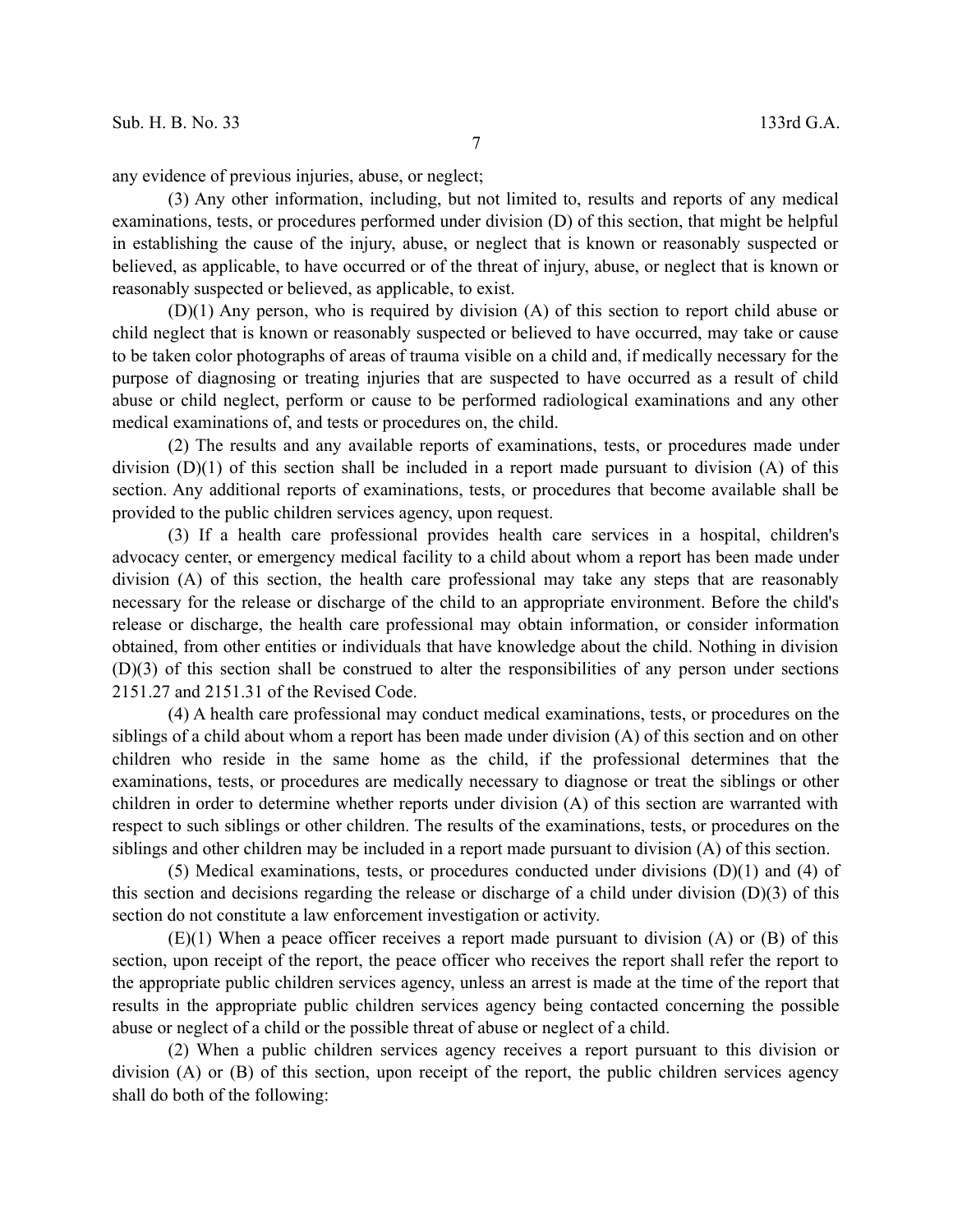(a) Comply with section 2151.422 of the Revised Code;

(b) If the county served by the agency is also served by a children's advocacy center and the report alleges sexual abuse of a child or another type of abuse of a child that is specified in the memorandum of understanding that creates the center as being within the center's jurisdiction, comply regarding the report with the protocol and procedures for referrals and investigations, with the coordinating activities, and with the authority or responsibility for performing or providing functions, activities, and services stipulated in the interagency agreement entered into under section 2151.428 of the Revised Code relative to that center.

(F) No peace officer shall remove a child about whom a report is made pursuant to this section from the child's parents, stepparents, or guardian or any other persons having custody of the child without consultation with the public children services agency, unless, in the judgment of the officer, and, if the report was made by physician, the physician, immediate removal is considered essential to protect the child from further abuse or neglect. The agency that must be consulted shall be the agency conducting the investigation of the report as determined pursuant to section 2151.422 of the Revised Code.

(G)(1) Except as provided in section 2151.422 of the Revised Code or in an interagency agreement entered into under section 2151.428 of the Revised Code that applies to the particular report, the public children services agency shall investigate, within twenty-four hours, each report of child abuse or child neglect that is known or reasonably suspected or believed to have occurred and of a threat of child abuse or child neglect that is known or reasonably suspected or believed to exist that is referred to it under this section to determine the circumstances surrounding the injuries, abuse, or neglect or the threat of injury, abuse, or neglect, the cause of the injuries, abuse, neglect, or threat, and the person or persons responsible. The investigation shall be made in cooperation with the law enforcement agency and in accordance with the memorandum of understanding prepared under division (K) of this section. A representative of the public children services agency shall, at the time of initial contact with the person subject to the investigation, inform the person of the specific complaints or allegations made against the person. The information shall be given in a manner that is consistent with division (I)(1) of this section and protects the rights of the person making the report under this section.

A failure to make the investigation in accordance with the memorandum is not grounds for, and shall not result in, the dismissal of any charges or complaint arising from the report or the suppression of any evidence obtained as a result of the report and does not give, and shall not be construed as giving, any rights or any grounds for appeal or post-conviction relief to any person. The public children services agency shall report each case to the uniform statewide automated child welfare information system that the department of job and family services shall maintain in accordance with section 5101.13 of the Revised Code. The public children services agency shall submit a report of its investigation, in writing, to the law enforcement agency.

(2) The public children services agency shall make any recommendations to the county prosecuting attorney or city director of law that it considers necessary to protect any children that are brought to its attention.

 $(H)(1)(a)$  Except as provided in divisions  $(H)(1)(b)$  and  $(I)(3)$  of this section, any person, health care professional, hospital, institution, school, health department, or agency shall be immune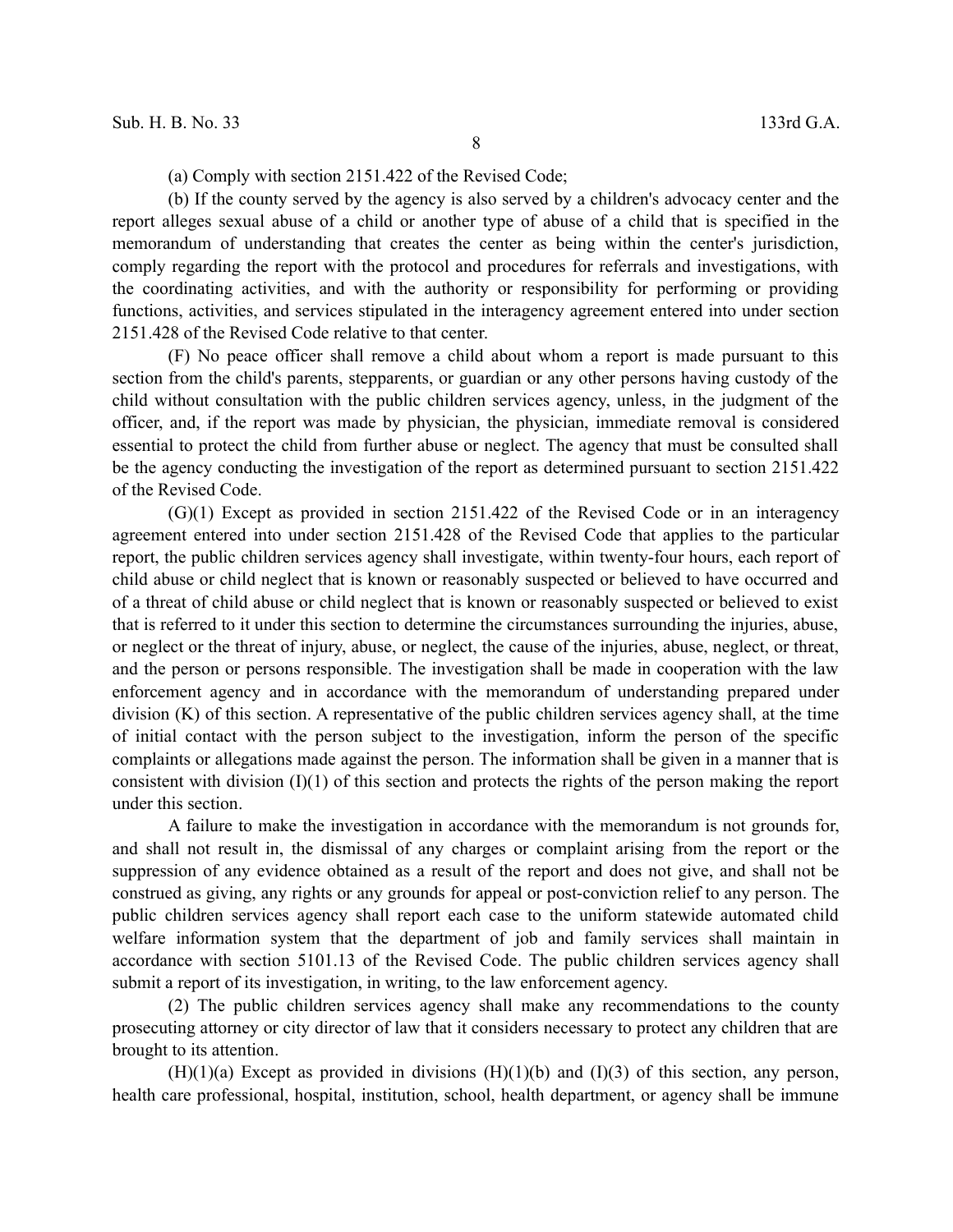9

from any civil or criminal liability for injury, death, or loss to person or property that otherwise might be incurred or imposed as a result of any of the following:

(i) Participating in the making of reports pursuant to division (A) of this section or in the making of reports in good faith, pursuant to division (B) of this section;

(ii) Participating in medical examinations, tests, or procedures under division (D) of this section;

(iii) Providing information used in a report made pursuant to division (A) of this section or providing information in good faith used in a report made pursuant to division (B) of this section;

(iv) Participating in a judicial proceeding resulting from a report made pursuant to division (A) of this section or participating in good faith in a proceeding resulting from a report made pursuant to division (B) of this section.

(b) Immunity under division  $(H)(1)(a)(ii)$  of this section shall not apply when a health care provider has deviated from the standard of care applicable to the provider's profession.

(c) Notwithstanding section 4731.22 of the Revised Code, the physician-patient privilege shall not be a ground for excluding evidence regarding a child's injuries, abuse, or neglect, or the cause of the injuries, abuse, or neglect in any judicial proceeding resulting from a report submitted pursuant to this section.

(2) In any civil or criminal action or proceeding in which it is alleged and proved that participation in the making of a report under this section was not in good faith or participation in a judicial proceeding resulting from a report made under this section was not in good faith, the court shall award the prevailing party reasonable attorney's fees and costs and, if a civil action or proceeding is voluntarily dismissed, may award reasonable attorney's fees and costs to the party against whom the civil action or proceeding is brought.

 $(I)(1)$  Except as provided in divisions  $(I)(4)$  and  $(O)$  of this section, a report made under this section is confidential. The information provided in a report made pursuant to this section and the name of the person who made the report shall not be released for use, and shall not be used, as evidence in any civil action or proceeding brought against the person who made the report. Nothing in this division shall preclude the use of reports of other incidents of known or suspected abuse or neglect in a civil action or proceeding brought pursuant to division (N) of this section against a person who is alleged to have violated division (A)(1) of this section, provided that any information in a report that would identify the child who is the subject of the report or the maker of the report, if the maker of the report is not the defendant or an agent or employee of the defendant, has been redacted. In a criminal proceeding, the report is admissible in evidence in accordance with the Rules of Evidence and is subject to discovery in accordance with the Rules of Criminal Procedure.

 $(2)(a)$  Except as provided in division  $(I)(2)(b)$  of this section, no person shall permit or encourage the unauthorized dissemination of the contents of any report made under this section.

(b) A health care professional that obtains the same information contained in a report made under this section from a source other than the report may disseminate the information, if its dissemination is otherwise permitted by law.

(3) A person who knowingly makes or causes another person to make a false report under division (B) of this section that alleges that any person has committed an act or omission that resulted in a child being an abused child or a neglected child is guilty of a violation of section 2921.14 of the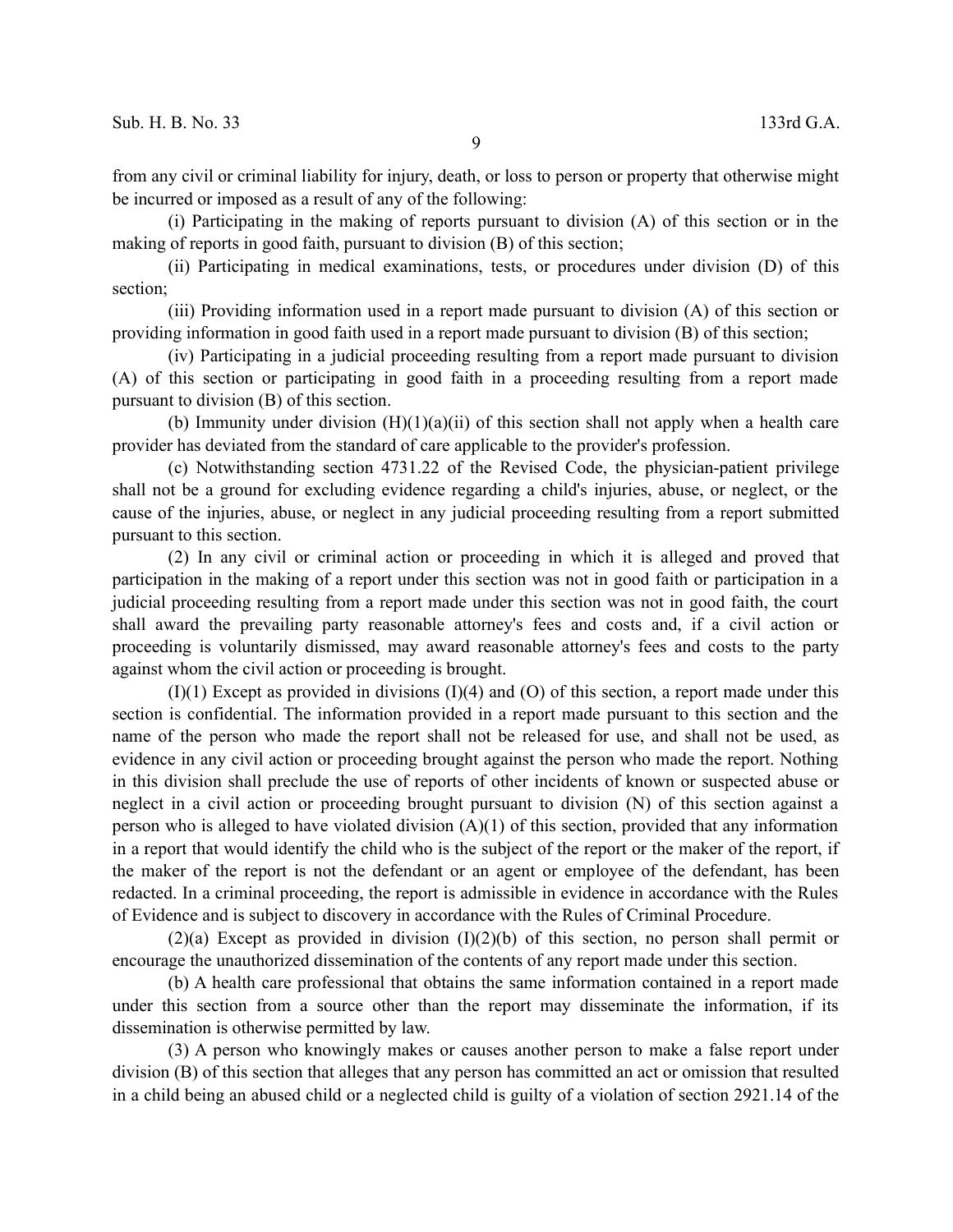Revised Code.

(4) If a report is made pursuant to division (A) or (B) of this section and the child who is the subject of the report dies for any reason at any time after the report is made, but before the child attains eighteen years of age, the public children services agency or peace officer to which the report was made or referred, on the request of the child fatality review board or the director of health pursuant to guidelines established under section 3701.70 of the Revised Code, shall submit a summary sheet of information providing a summary of the report to the review board of the county in which the deceased child resided at the time of death or to the director. On the request of the review board or director, the agency or peace officer may, at its discretion, make the report available to the review board or director. If the county served by the public children services agency is also served by a children's advocacy center and the report of alleged sexual abuse of a child or another type of abuse of a child is specified in the memorandum of understanding that creates the center as being within the center's jurisdiction, the agency or center shall perform the duties and functions specified in this division in accordance with the interagency agreement entered into under section 2151.428 of the Revised Code relative to that advocacy center.

(5) A public children services agency shall advise a person alleged to have inflicted abuse or neglect on a child who is the subject of a report made pursuant to this section, including a report alleging sexual abuse of a child or another type of abuse of a child referred to a children's advocacy center pursuant to an interagency agreement entered into under section 2151.428 of the Revised Code, in writing of the disposition of the investigation. The agency shall not provide to the person any information that identifies the person who made the report, statements of witnesses, or police or other investigative reports.

(J) Any report that is required by this section, other than a report that is made to the state highway patrol as described in section 5120.173 of the Revised Code, shall result in protective services and emergency supportive services being made available by the public children services agency on behalf of the children about whom the report is made, in an effort to prevent further neglect or abuse, to enhance their welfare, and, whenever possible, to preserve the family unit intact. The agency required to provide the services shall be the agency conducting the investigation of the report pursuant to section 2151.422 of the Revised Code.

(K)(1) Each public children services agency shall prepare a memorandum of understanding that is signed by all of the following:

(a) If there is only one juvenile judge in the county, the juvenile judge of the county or the juvenile judge's representative;

(b) If there is more than one juvenile judge in the county, a juvenile judge or the juvenile judges' representative selected by the juvenile judges or, if they are unable to do so for any reason, the juvenile judge who is senior in point of service or the senior juvenile judge's representative;

(c) The county peace officer;

(d) All chief municipal peace officers within the county;

(e) Other law enforcement officers handling child abuse and neglect cases in the county;

(f) The prosecuting attorney of the county;

(g) If the public children services agency is not the county department of job and family services, the county department of job and family services;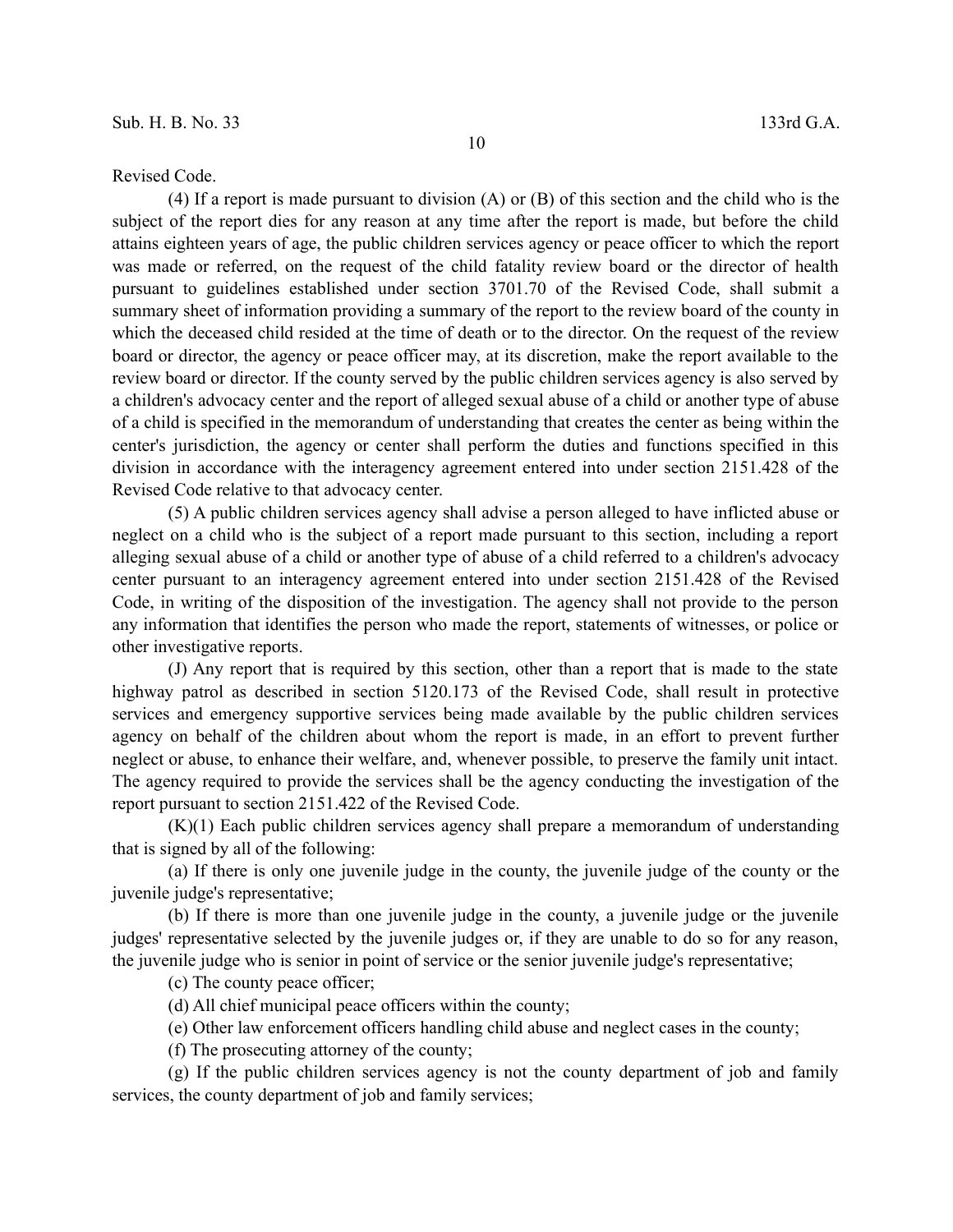(h) The county humane society;

(i) If the public children services agency participated in the execution of a memorandum of understanding under section 2151.426 of the Revised Code establishing a children's advocacy center, each participating member of the children's advocacy center established by the memorandum.

(2) A memorandum of understanding shall set forth the normal operating procedure to be employed by all concerned officials in the execution of their respective responsibilities under this section and division (C) of section 2919.21, division (B)(1) of section 2919.22, division (B) of section 2919.23, and section 2919.24 of the Revised Code and shall have as two of its primary goals the elimination of all unnecessary interviews of children who are the subject of reports made pursuant to division (A) or (B) of this section and, when feasible, providing for only one interview of a child who is the subject of any report made pursuant to division (A) or (B) of this section. A failure to follow the procedure set forth in the memorandum by the concerned officials is not grounds for, and shall not result in, the dismissal of any charges or complaint arising from any reported case of abuse or neglect or the suppression of any evidence obtained as a result of any reported child abuse or child neglect and does not give, and shall not be construed as giving, any rights or any grounds for appeal or post-conviction relief to any person.

(3) A memorandum of understanding shall include all of the following:

(a) The roles and responsibilities for handling emergency and nonemergency cases of abuse and neglect;

(b) Standards and procedures to be used in handling and coordinating investigations of reported cases of child abuse and reported cases of child neglect, methods to be used in interviewing the child who is the subject of the report and who allegedly was abused or neglected, and standards and procedures addressing the categories of persons who may interview the child who is the subject of the report and who allegedly was abused or neglected.

(4) If a public children services agency participated in the execution of a memorandum of understanding under section 2151.426 of the Revised Code establishing a children's advocacy center, the agency shall incorporate the contents of that memorandum in the memorandum prepared pursuant to this section.

(5) The clerk of the court of common pleas in the county may sign the memorandum of understanding prepared under division  $(K)(1)$  of this section. If the clerk signs the memorandum of understanding, the clerk shall execute all relevant responsibilities as required of officials specified in the memorandum.

 $(L)(1)$  Except as provided in division  $(L)(4)$  or (5) of this section, a person who is required to make a report pursuant to division (A) of this section may make a reasonable number of requests of the public children services agency that receives or is referred the report, or of the children's advocacy center that is referred the report if the report is referred to a children's advocacy center pursuant to an interagency agreement entered into under section 2151.428 of the Revised Code, to be provided with the following information:

(a) Whether the agency or center has initiated an investigation of the report;

(b) Whether the agency or center is continuing to investigate the report;

(c) Whether the agency or center is otherwise involved with the child who is the subject of the report;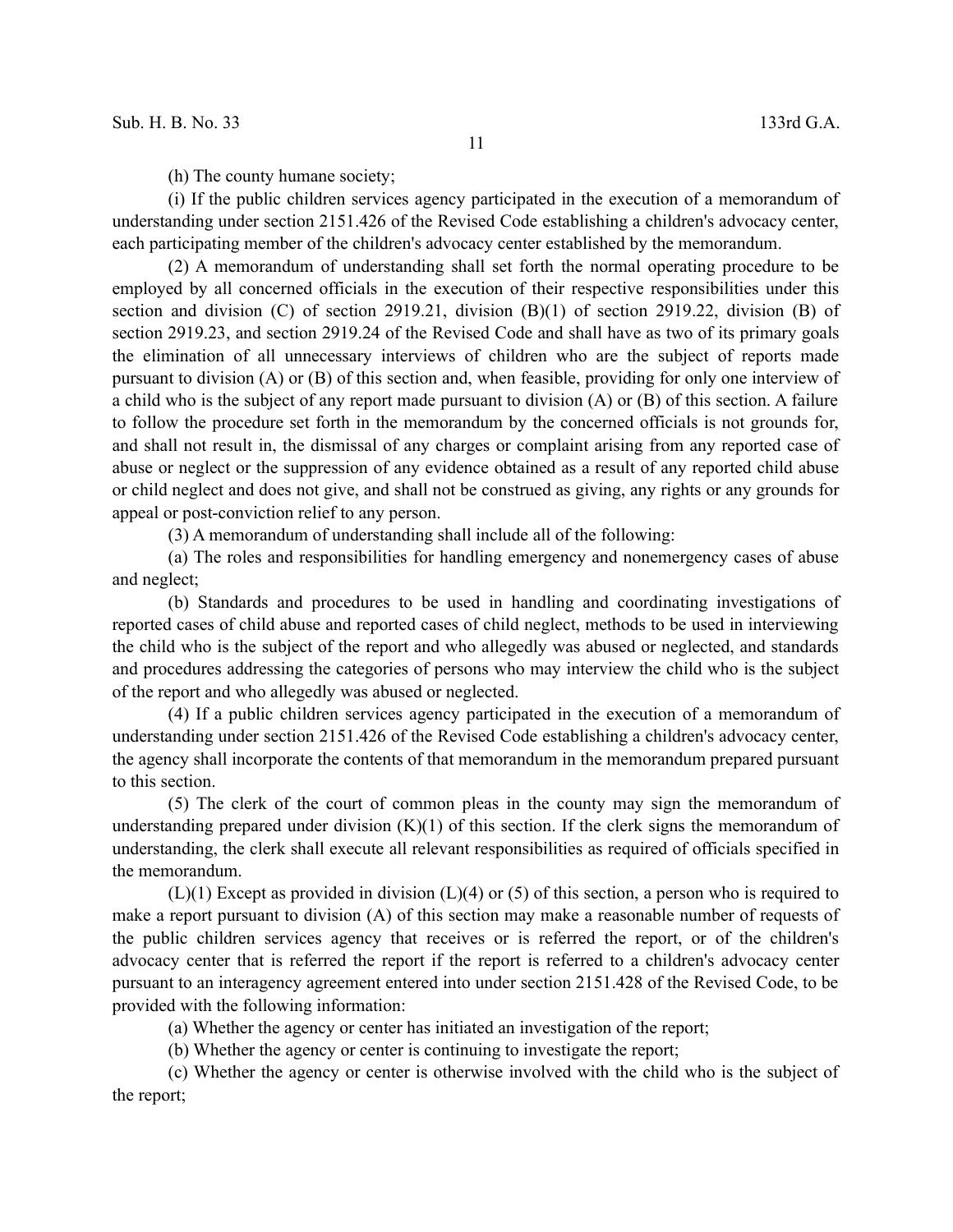(d) The general status of the health and safety of the child who is the subject of the report;

(e) Whether the report has resulted in the filing of a complaint in juvenile court or of criminal charges in another court.

(2) A person may request the information specified in division (L)(1) of this section only if, at the time the report is made, the person's name, address, and telephone number are provided to the person who receives the report.

When a peace officer or employee of a public children services agency receives a report pursuant to division (A) or (B) of this section the recipient of the report shall inform the person of the right to request the information described in division (L)(1) of this section. The recipient of the report shall include in the initial child abuse or child neglect report that the person making the report was so informed and, if provided at the time of the making of the report, shall include the person's name, address, and telephone number in the report.

Each request is subject to verification of the identity of the person making the report. If that person's identity is verified, the agency shall provide the person with the information described in division (L)(1) of this section a reasonable number of times, except that the agency shall not disclose any confidential information regarding the child who is the subject of the report other than the information described in those divisions.

(3) A request made pursuant to division (L)(1) of this section is not a substitute for any report required to be made pursuant to division (A) of this section.

(4) If an agency other than the agency that received or was referred the report is conducting the investigation of the report pursuant to section 2151.422 of the Revised Code, the agency conducting the investigation shall comply with the requirements of division (L) of this section.

(5) A health care professional who made a report under division (A) of this section, or on whose behalf such a report was made as provided in division  $(A)(1)(c)$  of this section, may authorize a person to obtain the information described in division  $(L)(1)$  of this section if the person requesting the information is associated with or acting on behalf of the health care professional who provided health care services to the child about whom the report was made.

(M) The director of job and family services shall adopt rules in accordance with Chapter 119. of the Revised Code to implement this section. The department of job and family services may enter into a plan of cooperation with any other governmental entity to aid in ensuring that children are protected from abuse and neglect. The department shall make recommendations to the attorney general that the department determines are necessary to protect children from child abuse and child neglect.

(N) Whoever violates division (A) of this section is liable for compensatory and exemplary damages to the child who would have been the subject of the report that was not made. A person who brings a civil action or proceeding pursuant to this division against a person who is alleged to have violated division (A)(1) of this section may use in the action or proceeding reports of other incidents of known or suspected abuse or neglect, provided that any information in a report that would identify the child who is the subject of the report or the maker of the report, if the maker is not the defendant or an agent or employee of the defendant, has been redacted.

(O)(1) As used in this division:

(a) "Out-of-home care" includes a nonchartered nonpublic school if the alleged child abuse or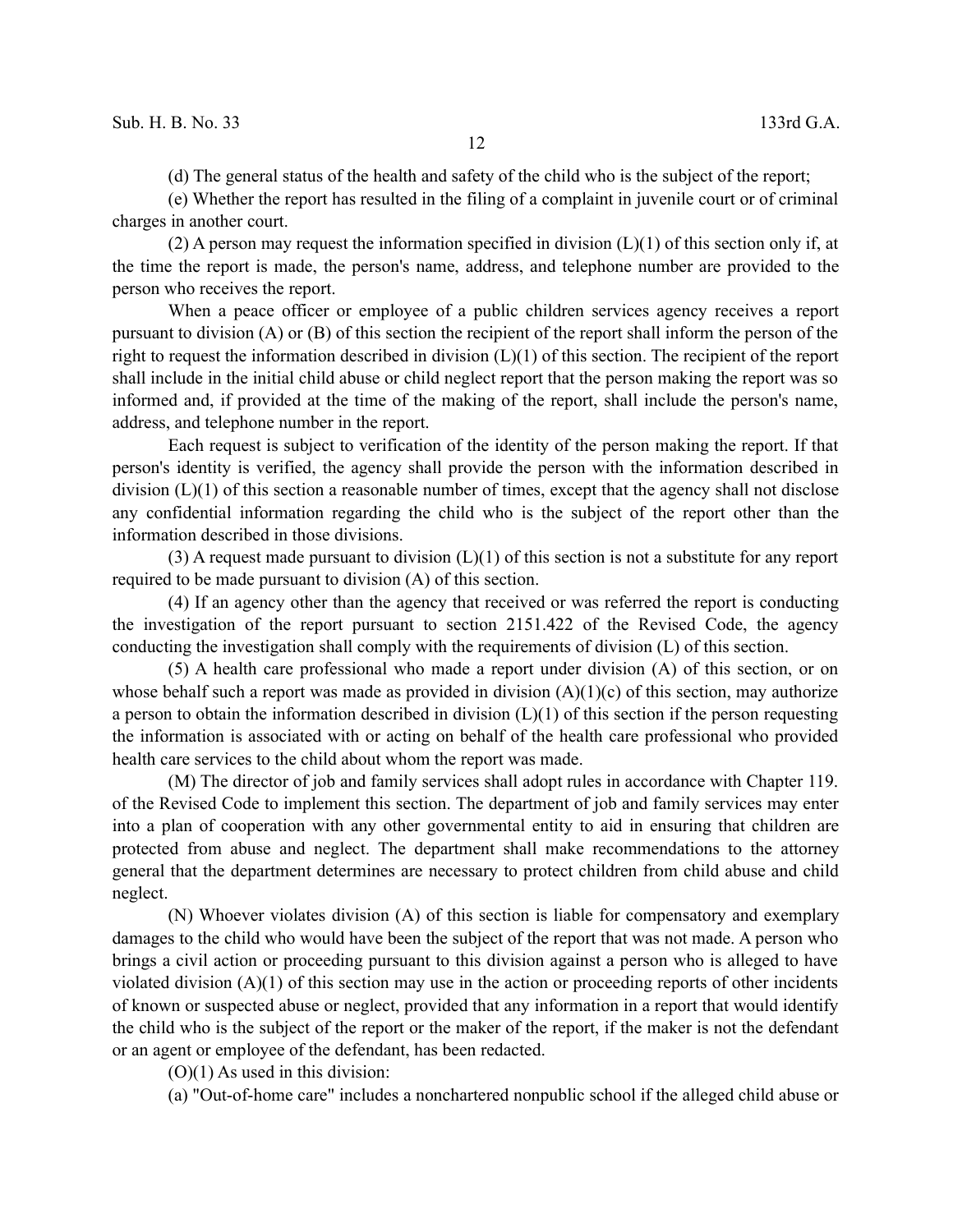child neglect, or alleged threat of child abuse or child neglect, described in a report received by a public children services agency allegedly occurred in or involved the nonchartered nonpublic school and the alleged perpetrator named in the report holds a certificate, permit, or license issued by the state board of education under section 3301.071 or Chapter 3319. of the Revised Code.

(b) "Administrator, director, or other chief administrative officer" means the superintendent of the school district if the out-of-home care entity subject to a report made pursuant to this section is a school operated by the district.

(2) No later than the end of the day following the day on which a public children services agency receives a report of alleged child abuse or child neglect, or a report of an alleged threat of child abuse or child neglect, that allegedly occurred in or involved an out-of-home care entity, the agency shall provide written notice of the allegations contained in and the person named as the alleged perpetrator in the report to the administrator, director, or other chief administrative officer of the out-of-home care entity that is the subject of the report unless the administrator, director, or other chief administrative officer is named as an alleged perpetrator in the report. If the administrator, director, or other chief administrative officer of an out-of-home care entity is named as an alleged perpetrator in a report of alleged child abuse or child neglect, or a report of an alleged threat of child abuse or child neglect, that allegedly occurred in or involved the out-of-home care entity, the agency shall provide the written notice to the owner or governing board of the out-of-home care entity that is the subject of the report. The agency shall not provide witness statements or police or other investigative reports.

(3) No later than three days after the day on which a public children services agency that conducted the investigation as determined pursuant to section 2151.422 of the Revised Code makes a disposition of an investigation involving a report of alleged child abuse or child neglect, or a report of an alleged threat of child abuse or child neglect, that allegedly occurred in or involved an out-ofhome care entity, the agency shall send written notice of the disposition of the investigation to the administrator, director, or other chief administrative officer and the owner or governing board of the out-of-home care entity. The agency shall not provide witness statements or police or other investigative reports.

(P) As used in this section:

(1) "Children's advocacy center" and "sexual abuse of a child" have the same meanings as in section 2151.425 of the Revised Code.

(2) "Health care professional" means an individual who provides health-related services including a physician, hospital intern or resident, dentist, podiatrist, registered nurse, licensed practical nurse, visiting nurse, licensed psychologist, speech pathologist, audiologist, person engaged in social work or the practice of professional counseling, and employee of a home health agency. "Health care professional" does not include a practitioner of a limited branch of medicine as specified in section 4731.15 of the Revised Code, licensed school psychologist, independent marriage and family therapist or marriage and family therapist, or coroner.

(3) "Investigation" means the public children services agency's response to an accepted report of child abuse or neglect through either an alternative response or a traditional response.

(4) "Peace officer" means a sheriff, deputy sheriff, constable, police officer of a township or joint police district, marshal, deputy marshal, municipal police officer, or a state highway patrol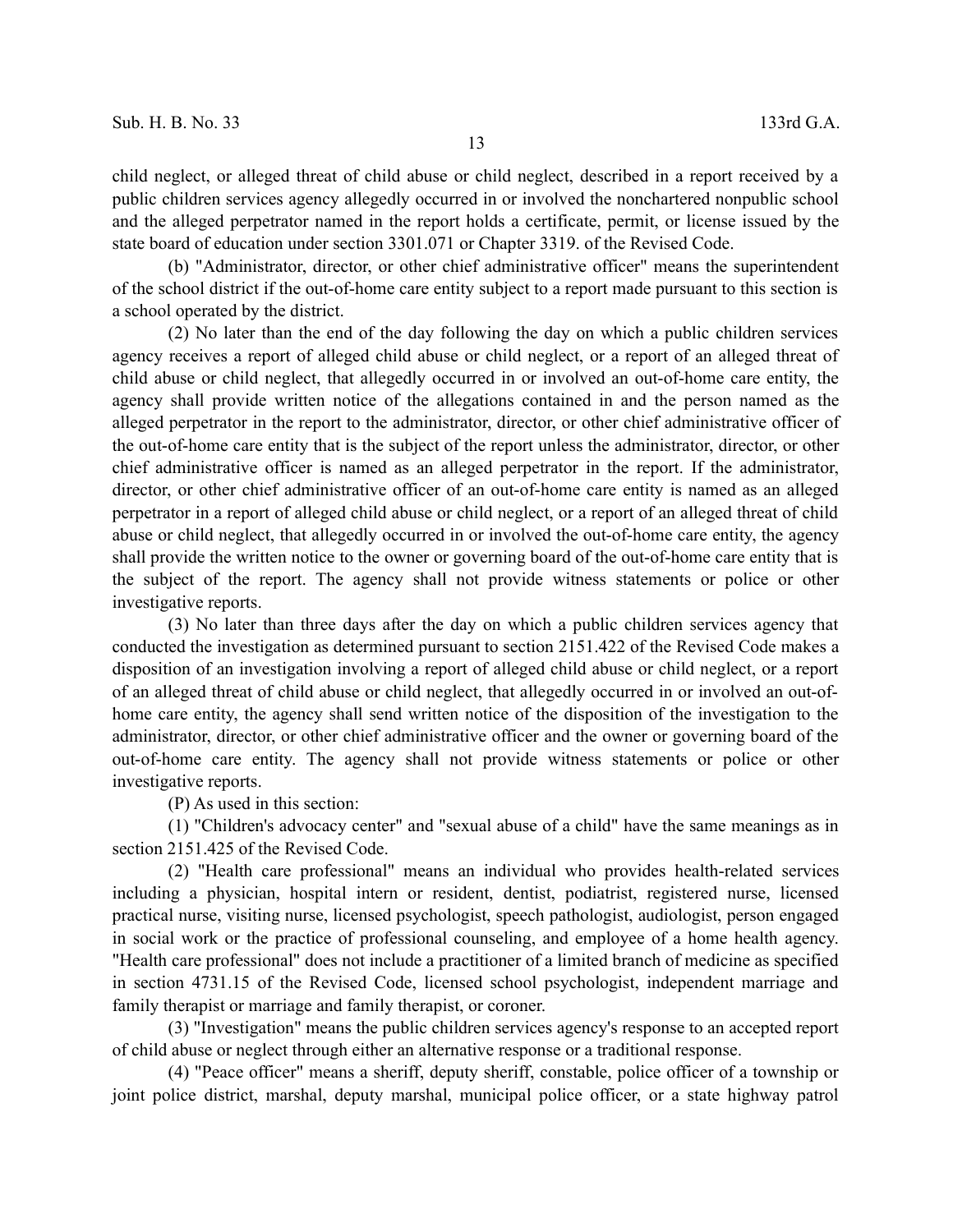## trooper.

Sec. 4741.22. (A) The state veterinary medical licensing board may refuse to issue or renew a license, limited license, registration, or temporary permit to or of any applicant who, and may issue a reprimand to, suspend or revoke the license, limited license, registration, or the temporary permit of, or impose a civil penalty pursuant to this section upon any person holding a license, limited license, or temporary permit to practice veterinary medicine or any person registered as a registered veterinary technician who:

(1) In the conduct of the person's practice does not conform to the rules of the board or the standards of the profession governing proper, humane, sanitary, and hygienic methods to be used in the care and treatment of animals;

(2) Uses fraud, misrepresentation, or deception in any application or examination for licensure, or any other documentation created in the course of practicing veterinary medicine;

(3) Is found to be physically or psychologically addicted to alcohol or an illegal or controlled substance, as defined in section 3719.01 of the Revised Code, to such a degree as to render the person unfit to practice veterinary medicine;

(4) Directly or indirectly employs or lends the person's services to a solicitor for the purpose of obtaining patients;

(5) Obtains a fee on the assurance that an incurable disease can be cured;

(6) Advertises in a manner that violates section 4741.21 of the Revised Code;

(7) Divides fees or charges or has any arrangement to share fees or charges with any other person, except on the basis of services performed;

(8) Sells any biologic containing living, dead, or sensitized organisms or products of those organisms, except in a manner that the board by rule has prescribed;

(9) Is convicted of or pleads guilty to any felony or crime involving illegal or prescription drugs, or fails to report to the board within sixty days of the individual's conviction of, plea of guilty to, or treatment in lieu of conviction involving a felony, misdemeanor of the first degree, or offense involving illegal or prescription drugs;

(10) Is convicted of any violation of section 959.13 of the Revised Code;

(11) Swears falsely in any affidavit required to be made by the person in the course of the practice of veterinary medicine;

(12) Fails to report promptly to the proper official any known reportable disease;

(13) Fails to report promptly vaccinations or the results of tests when required to do so by law or rule;

(14) Has been adjudicated incompetent for the purpose of holding the license or permit by a court, as provided in Chapter 2111. of the Revised Code, and has not been restored to legal capacity for that purpose;

(15) Permits a person who is not a licensed veterinarian, a veterinary student, or a registered veterinary technician to engage in work or perform duties in violation of this chapter;

(16) Is guilty of gross incompetence or gross negligence;

(17) Has had a license to practice veterinary medicine or a license, registration, or certificate to engage in activities as a registered veterinary technician revoked, suspended, or acted against by disciplinary action by an agency similar to this board of another state, territory, or country or the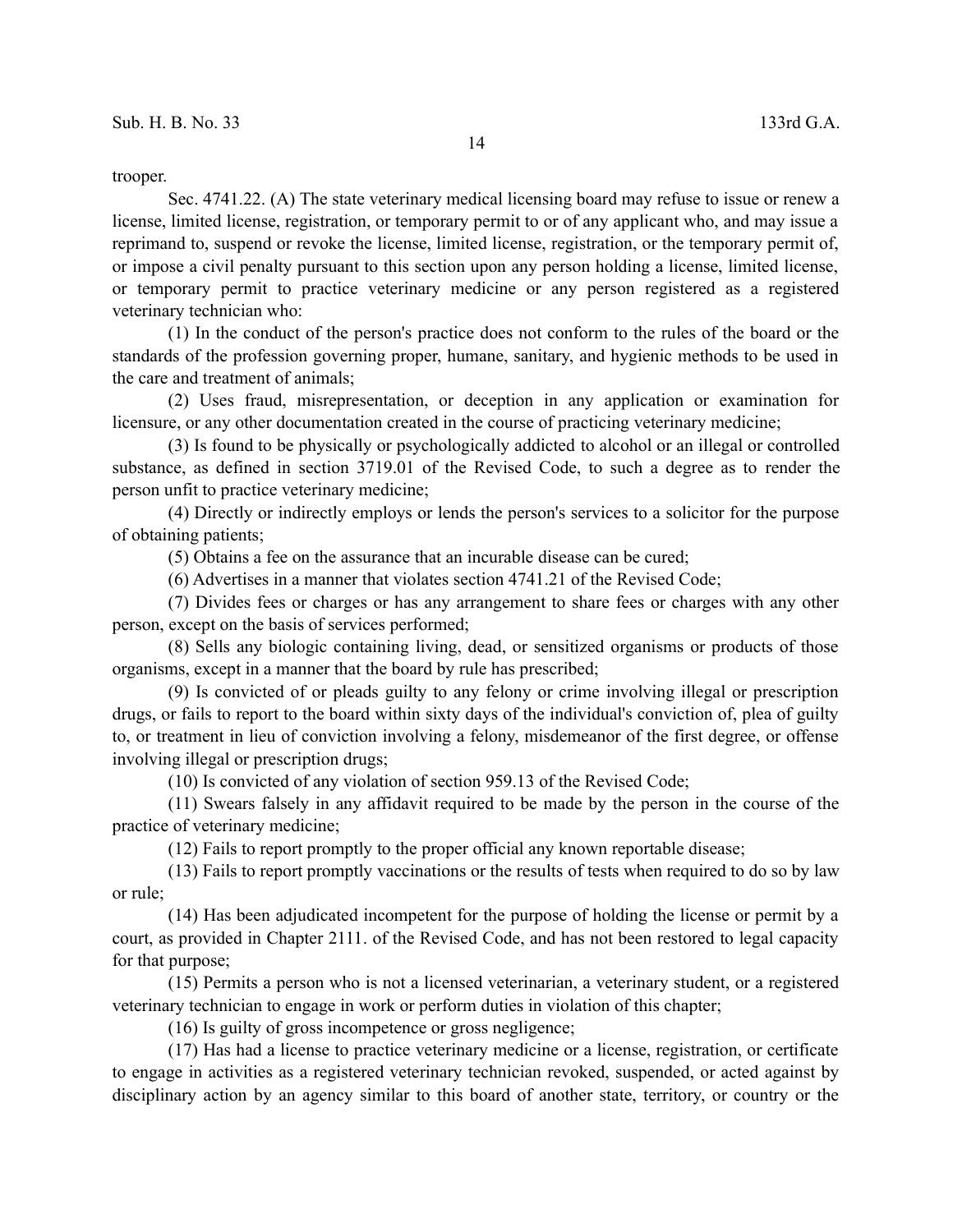District of Columbia;

(18) Is or has practiced with a revoked, suspended, inactive, expired, or terminated license or registration;

(19) Represents self as a specialist unless certified as a specialist by the board;

(20) In the person's capacity as a veterinarian or registered veterinary technician makes or files a report, health certificate, vaccination certificate, or other document that the person knows is false or negligently or intentionally fails to file a report or record required by any applicable state or federal law;

(21) Fails to use reasonable care in the administration of drugs or acceptable scientific methods in the selection of those drugs or other modalities for treatment of a disease or in conduct of surgery;

(22) Makes available a dangerous drug, as defined in section 4729.01 of the Revised Code, to any person other than for the specific treatment of an animal patient;

(23) Refuses to permit a board investigator or the board's designee to inspect the person's business premises during regular business hours, except as provided in division (A) of section 4741.26 of the Revised Code;

(24) Violates any order of the board or fails to comply with a subpoena of the board;

(25) Fails to maintain medical records as required by rule of the board;

(26) Engages in cruelty to animals;

(27) Uses, prescribes, or sells any veterinary prescription drug or biologic, or prescribes any extra-label use of any over-the-counter drug or dangerous drug in the absence of a valid veterinaryclient-patient relationship.

(B) Except as provided in division  $(\overline{D} \setminus \overline{E})$  of this section, before the board may revoke, deny, refuse to renew, or suspend a license, registration, or temporary permit or otherwise discipline the holder of a license, registration, or temporary permit, the executive director shall file written charges with the board. The board shall conduct a hearing on the charges as provided in Chapter 119. of the Revised Code.

(C)-If-(1) Except as otherwise provided in division (C)(2) of this section, if the board, after a hearing conducted pursuant to Chapter 119. of the Revised Code, revokes, refuses to renew, or suspends a license, registration, or temporary permit for a violation of this section, section 4741.23, division (C) or (D) of section 4741.19, or division (B), (C), or (D) of section 4741.21 of the Revised Code, the board may impose a civil penalty upon the holder of the license, permit, or registration of not less than one hundred dollars or more than one thousand dollars. In

(2) Except as provided in division (D) of this section, the board shall impose a civil penalty for a violation of division (B)(1) of section 959.07 or division (C) of section 959.09 of the Revised Code by a licensed veterinarian as follows:

(a) One hundred dollars for a second violation of division (B)(1) of section 959.07 of the Revised Code or a first violation of division (C) of section 959.09 of the Revised Code;

(b) Five hundred dollars for any subsequent violation of division (B)(1) of section 959.07 or division (C) of section 959.09 of the Revised Code.

 (3) In addition to the civil penalty and any other penalties imposed pursuant to this chapter, the board may assess any holder of a license, permit, or registration the costs of the hearing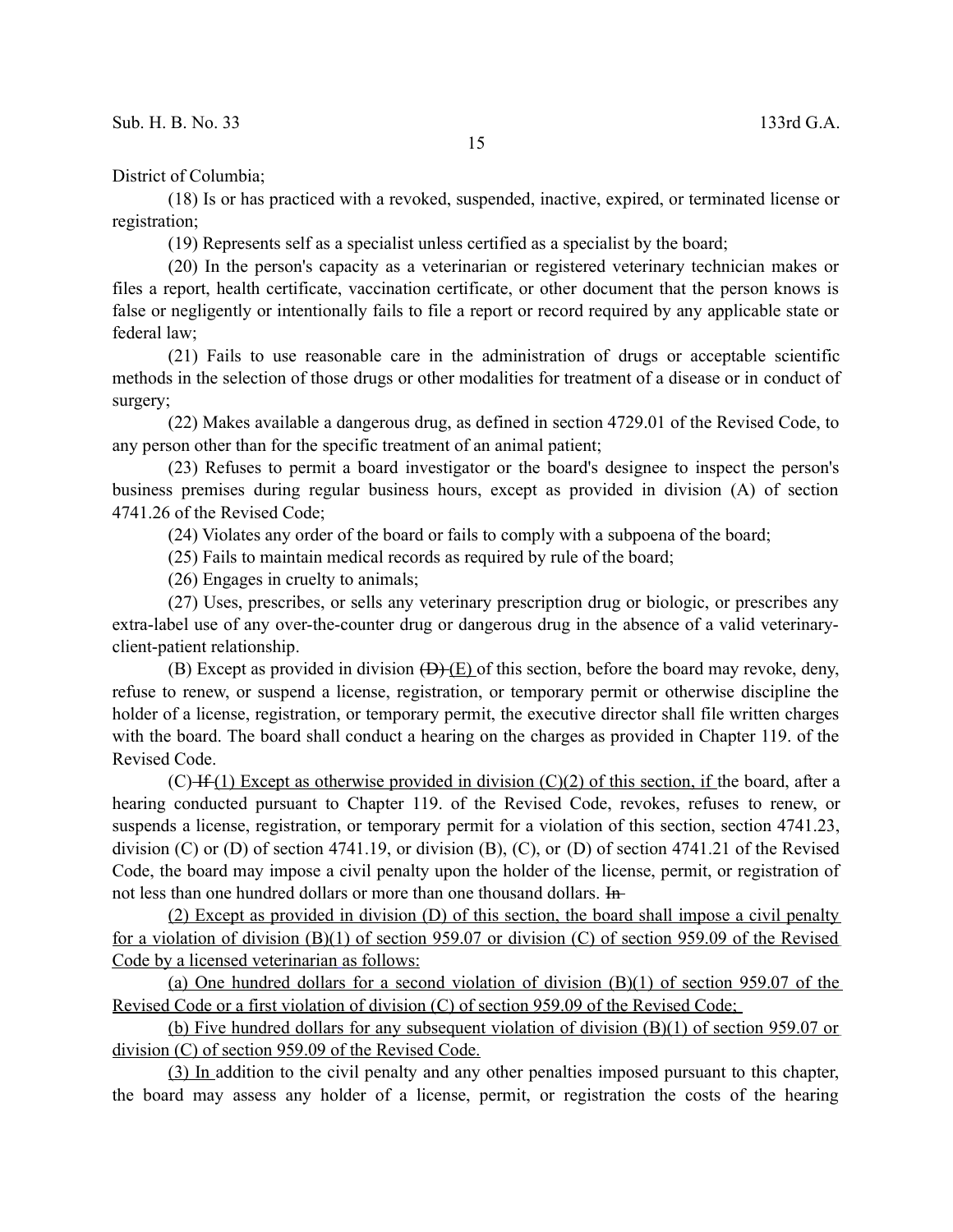conducted under this section if the board determines that the holder has violated any provision for which the board may impose a civil penalty under this section.

(D) For a first violation of division (B)(1) of section 959.07 of the Revised Code by a licensed veterinarian, the board shall issue a confidential written warning to the licensed veterinarian and shall not take any other disciplinary action under this section. The board shall include in the warning an explanation of the violation and the reporting requirement specified under section 959.07 of the Revised Code.

(E) The executive director may recommend that the board suspend an individual's certificate of license without a prior hearing if the executive director determines both of the following:

(1) There is clear and convincing evidence that division  $(A)(3)$ ,  $(9)$ ,  $(14)$ ,  $(22)$ , or  $(26)$  of this section applies to the individual.

(2) The individual's continued practice presents a danger of immediate and serious harm to the public.

The executive director shall prepare written allegations for consideration by the board. The board, upon review of those allegations and by an affirmative vote of not fewer than four of its members, may suspend the certificate without a prior hearing. A telephone conference call may be utilized for reviewing the allegations and taking the vote on the suspension.

The board shall issue a written order of suspension by certified mail or in person in accordance with section 119.07 of the Revised Code. If the individual subject to the suspension requests an adjudicatory hearing by the board, the date set for the hearing shall be not later than fifteen days, but not earlier than seven days after the individual requests the hearing unless otherwise agreed to by both the board and the individual.

A suspension imposed under this division shall remain in effect, unless reversed on appeal, until a final adjudicative order issued by the board under this section and Chapter 119. of the Revised Code becomes effective. The board shall issue its final adjudicative order not later than ninety days after completion of its hearing. Failure to issue the order within ninety days results in dissolution of the suspension order, but does not invalidate any subsequent, final adjudicative order.

 $(E)$  (F) A license or registration issued to an individual under this chapter is automatically suspended upon that individual's conviction of or plea of guilty to or upon a judicial finding with regard to any of the following: aggravated murder, murder, voluntary manslaughter, felonious assault, kidnapping, rape, sexual battery, gross sexual imposition, aggravated arson, aggravated robbery, or aggravated burglary. The suspension shall remain in effect from the date of the conviction, plea, or finding until an adjudication is held under Chapter 119. of the Revised Code. If the board has knowledge that an automatic suspension has occurred, it shall notify the individual subject to the suspension. If the individual is notified and either fails to request an adjudication within the time periods established by Chapter 119. of the Revised Code or fails to participate in the adjudication, the board shall enter a final order permanently revoking the individual's license or registration.

Sec. 4757.36. (A) The appropriate professional standards committee of the counselor, social worker, and marriage and family therapist board may, in accordance with Chapter 119. of the Revised Code, take any action specified in division (B) of this section for any reason described in division (C) of this section against an individual who has applied for or holds a license issued under this chapter; a master's level counselor trainee, social worker trainee, or marriage and family therapist trainee; or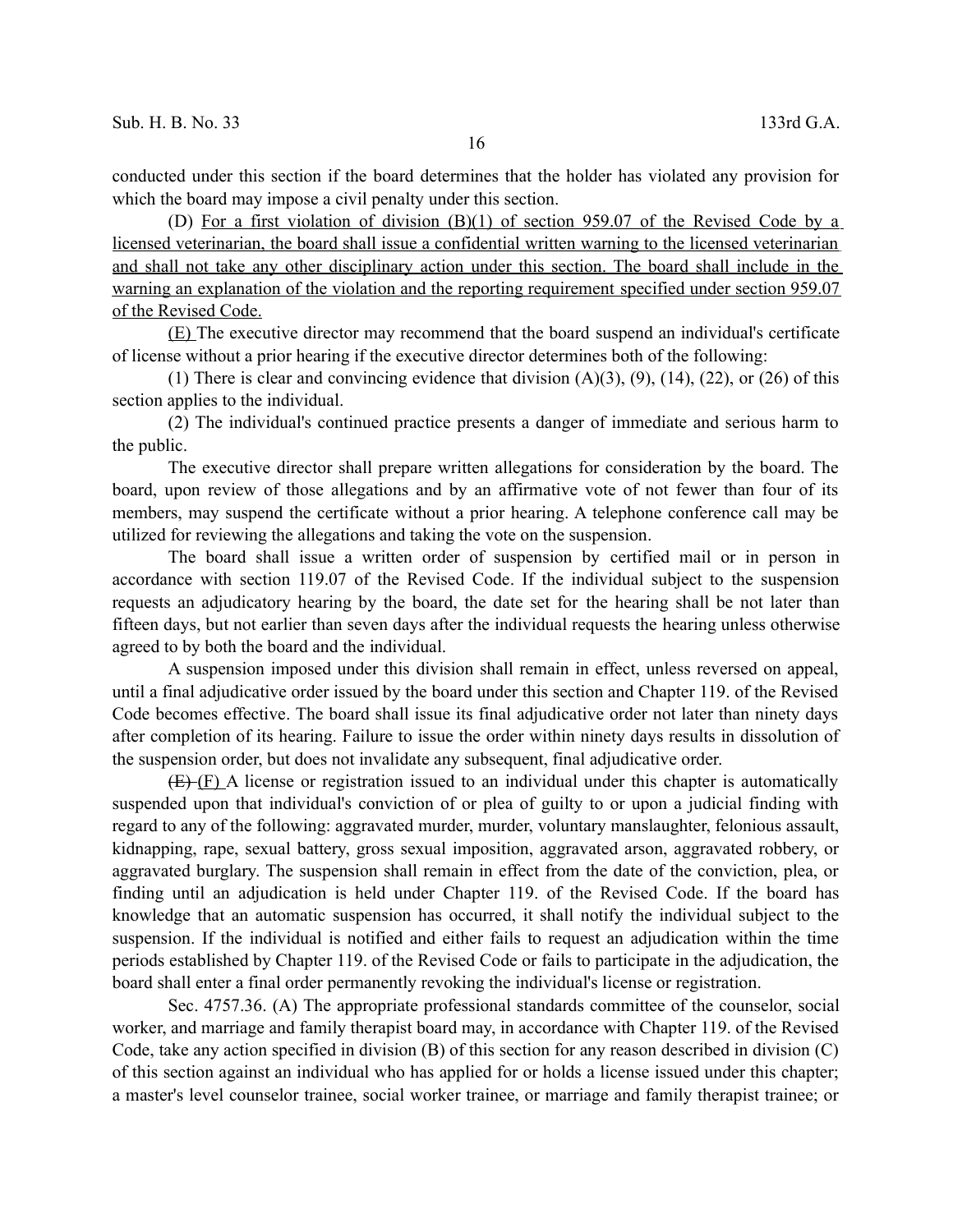an individual or entity that is registered, or has applied for registration, in accordance with rules adopted under section 4757.33 of the Revised Code to provide continuing education programs approved by the board.

(B) In its imposition of sanctions against an individual or entity specified in division (A) of this section, the board may do any of the following:

(1) Refuse to issue or refuse to renew a license or certificate of registration;

(2) Suspend, revoke, or otherwise restrict a license or certificate of registration;

(3) Reprimand an individual holding a license or certificate of registration;

(4) Impose Except as otherwise provided in division (I) of this section, impose a fine in accordance with the graduated system of fines established by the board in rules adopted under section 4757.10 of the Revised Code;

(5) Require an individual holding a license or certificate of registration to take corrective action courses.

(C) The appropriate professional standards committee of the board may take an action specified in division (B) of this section for any of the following reasons:

(1) Commission of an act that violates any provision of this chapter or rules adopted under it;

(2) Knowingly making a false statement on an application for licensure or registration, or for renewal of a license or certificate of registration;

(3) Accepting a commission or rebate for referring persons to any professionals licensed, certified, or registered by any court or board, commission, department, division, or other agency of the state, including, but not limited to, individuals practicing counseling, social work, or marriage and family therapy or practicing in fields related to counseling, social work, or marriage and family therapy;

(4) A failure to comply with section 4757.13 of the Revised Code;

(5) A conviction in this or any other state of a crime that is a felony in this state;

(6) A failure to perform properly as a licensed professional clinical counselor, licensed professional counselor, independent marriage and family therapist, marriage and family therapist, social work assistant, social worker, or independent social worker due to the use of alcohol or other drugs or any other physical or mental condition;

(7) A conviction in this state or in any other state of a misdemeanor committed in the course of practice as a licensed professional clinical counselor, licensed professional counselor, independent marriage and family therapist, marriage and family therapist, social work assistant, social worker, or independent social worker;

(8) Practicing outside the scope of practice applicable to that person;

(9) Practicing in violation of the supervision requirements specified under sections 4757.21 and 4757.26, and division (E) of section 4757.30, of the Revised Code;

(10) A violation of the person's code of ethical practice adopted by rule of the board pursuant to section 4757.11 of the Revised Code;

(11) Revocation or suspension of a license or certificate of registration, other disciplinary action against a license holder or registration, or the voluntary surrender of a license or certificate of registration in another state or jurisdiction for an offense that would be a violation of this chapter;

(12) Commission of a second or subsequent violation of division (B)(1) of section 959.07 or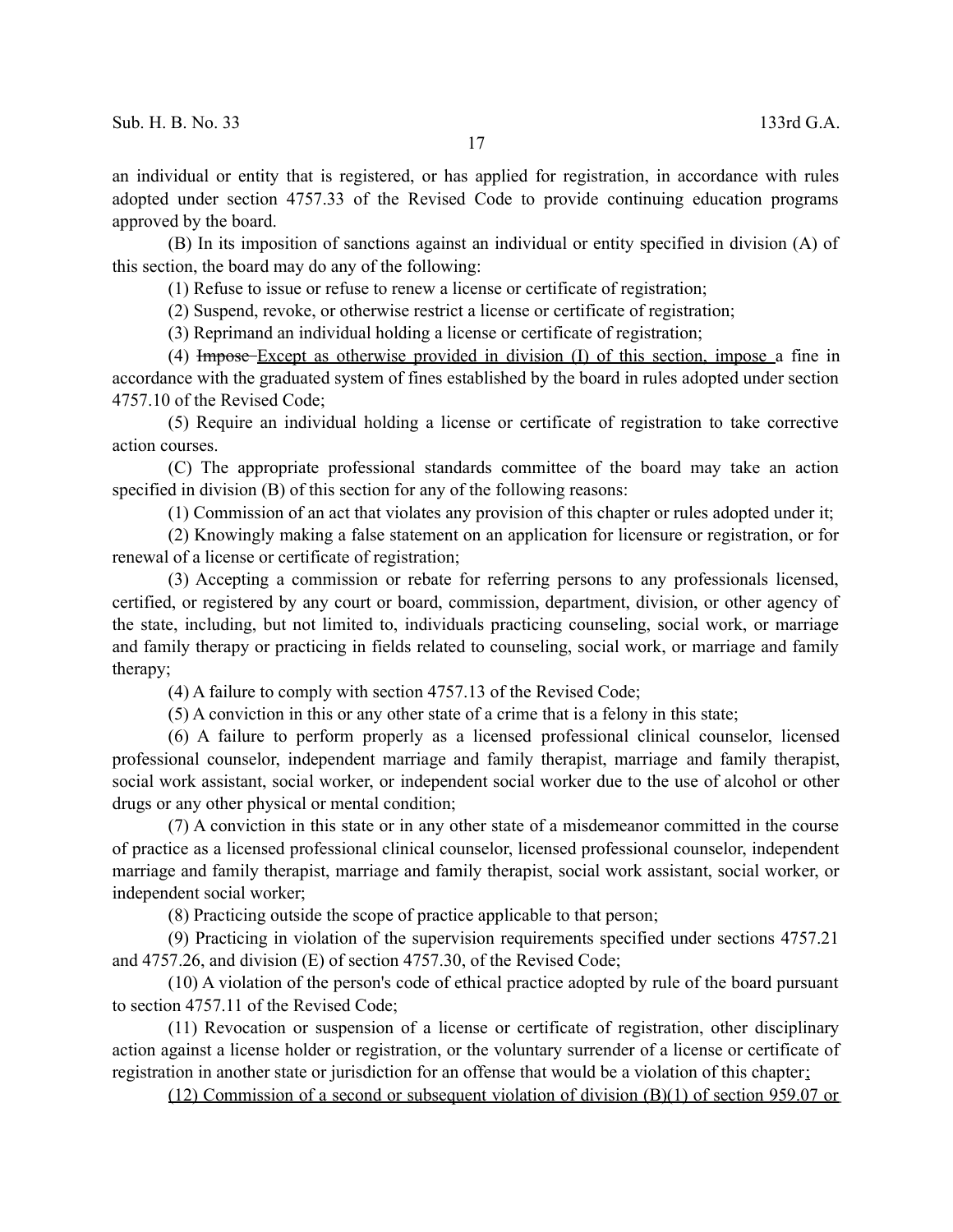## any violation of division (C) of section 959.09 of the Revised Code.

(D) A disciplinary action under division (B) of this section shall be taken pursuant to an adjudication under Chapter 119. of the Revised Code, except that in lieu of an adjudication, the appropriate professional standards committee may enter into a consent agreement with an individual or entity specified in division (A) of this section to resolve an allegation of a violation of this chapter or any rule adopted under it. A consent agreement, when ratified by the appropriate professional standards committee, constitutes the findings and order of the board with respect to the matter addressed in the agreement. If a committee refuses to ratify a consent agreement, the admissions and findings contained in the consent agreement are of no force or effect.

(E) In any instance in which a professional standards committee of the board is required by Chapter 119. of the Revised Code to give notice of the opportunity for a hearing and the individual or entity subject to the notice does not timely request a hearing in accordance with section 119.07 of the Revised Code, the committee may adopt a final order that contains the board's findings. In that final order, the committee may order any of the sanctions identified in division (B) of this section.

(F) One year or more after the date of suspension or revocation of a license or certificate of registration under this section, application may be made to the appropriate professional standards committee for reinstatement. The committee may approve or deny an application for reinstatement. If a license has been suspended or revoked, the committee may require an examination for reinstatement.

(G) On request of the board, the attorney general shall bring and prosecute to judgment a civil action to collect any fine imposed under division (B)(4) of this section that remains unpaid.

(H) All fines collected under division (B)(4) of this section shall be deposited into the state treasury to the credit of the occupational licensing and regulatory fund.

(I) A board shall impose a fine under division (B)(4) of this section for a violation specified in division  $(C)(12)$  of this section as follows:

(1) One hundred dollars for a second violation of division (B)(1) of section 959.07 of the Revised Code or a first violation of division (C) of section 959.09 of the Revised Code;

(2) Five hundred dollars for any subsequent violation of division (B)(1) of section 959.07 or division (C) of section 959.09 of the Revised Code.

(J) Notwithstanding any provision of this section to the contrary, for a first violation of division (B)(1) of section 959.07 of the Revised Code, the board shall issue a confidential written warning and shall not take any other disciplinary action under this section. The board shall include in the warning an explanation of the violation and the reporting requirement specified under section 959.07 of the Revised Code.

Sec. 5101.93. (A) As used in this section, "social service professional" has the same meaning as in section 959.07 of the Revised Code.

(B) For a first or subsequent violation of division (B)(1) of section 959.07 of the Revised Code by a social service professional, the entity with responsibility for employment oversight of that social service professional, as applicable, shall at minimum issue a confidential written warning to the violator. The entity shall include in the warning an explanation of the violation and the reporting requirement specified in section 959.07 of the Revised Code.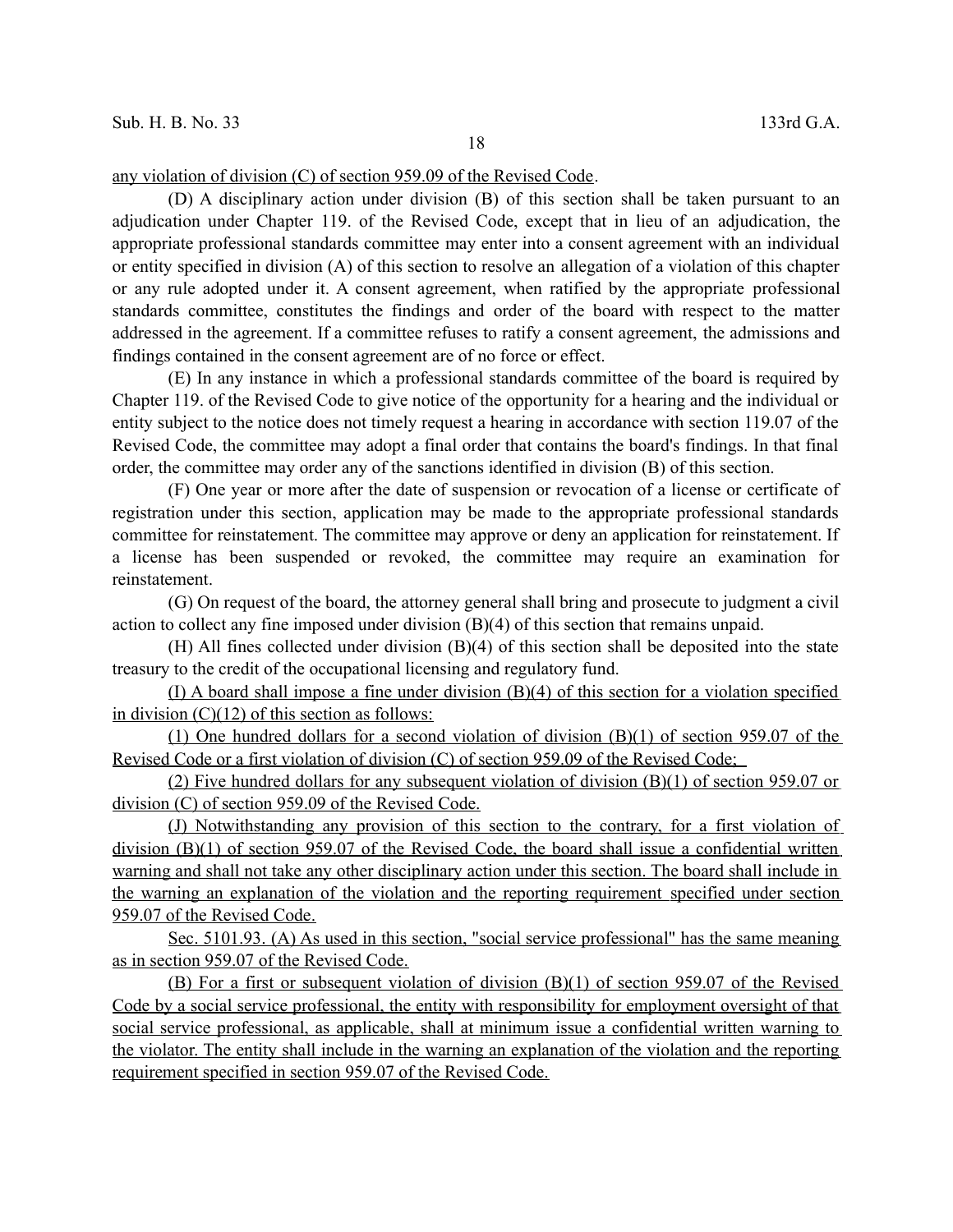Sub. H. B. No. 33 133rd G.A.

SECTION 2. That existing sections 959.99, 2151.421, 4741.22, and 4757.36 of the Revised Code are hereby repealed.

SECTION 3. Section 959.99 of the Revised Code is presented in this act as a composite of the section as amended by both Sub. H.B. 60 and Sub. S.B. 331 of the 131st General Assembly. The General Assembly, applying the principle stated in division (B) of section 1.52 of the Revised Code that amendments are to be harmonized if reasonably capable of simultaneous operation, finds that the composite is the resulting version of the section in effect prior to the effective date of the section as presented in this act.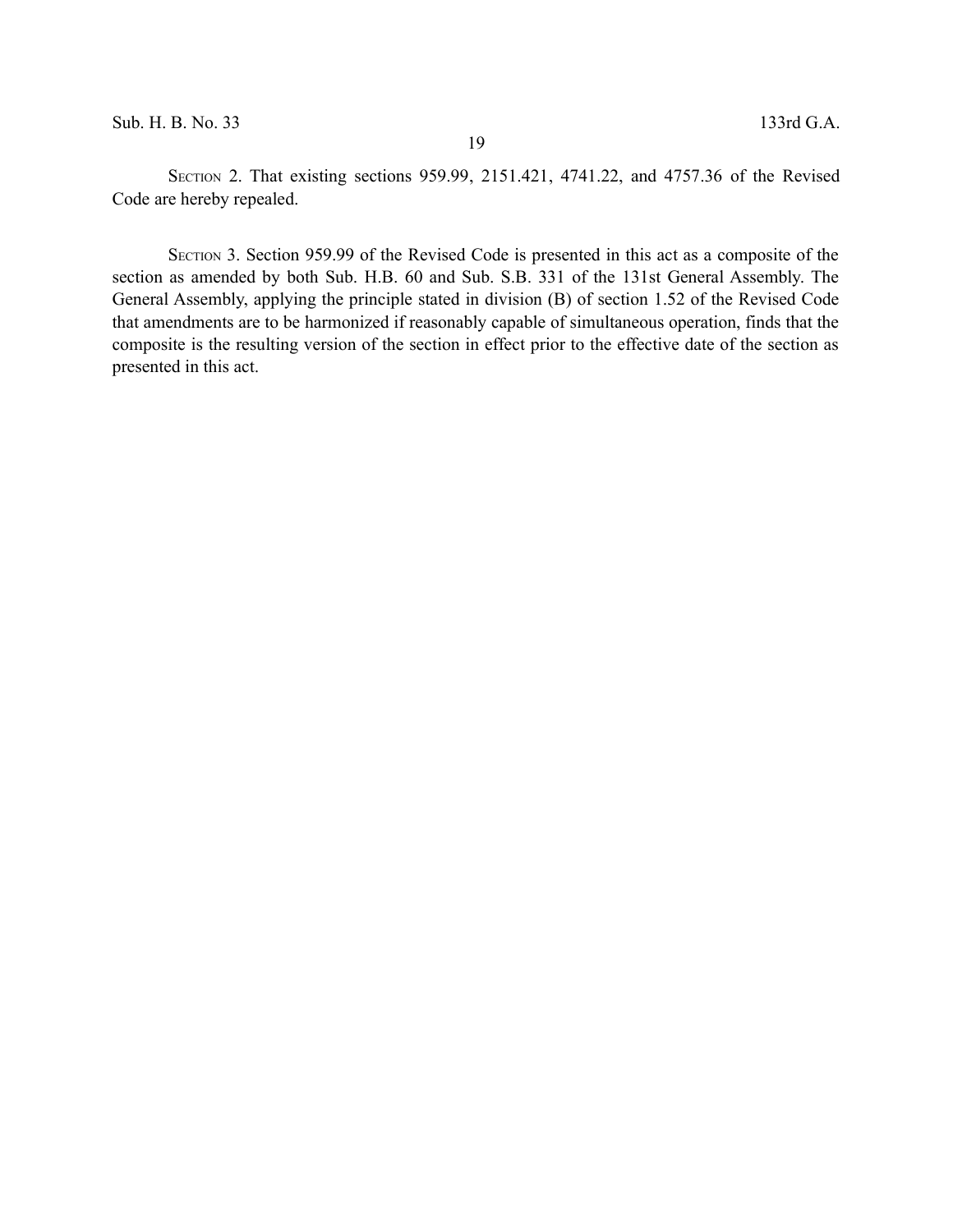Sub. H. B. No. 33 133rd G.A.

*Speaker \_\_\_\_\_\_\_\_\_\_\_\_\_\_\_\_\_\_\_ of the House of Representatives.*

20

*President \_\_\_\_\_\_\_\_\_\_\_\_\_\_\_\_\_\_\_ of the Senate.*

Passed \_\_\_\_\_\_\_\_\_\_\_\_\_\_\_\_\_\_\_\_\_\_\_\_, 20\_\_\_\_

Approved \_\_\_\_\_\_\_\_\_\_\_\_\_\_\_\_\_\_\_\_\_\_\_\_, 20\_\_\_\_

*Governor.*